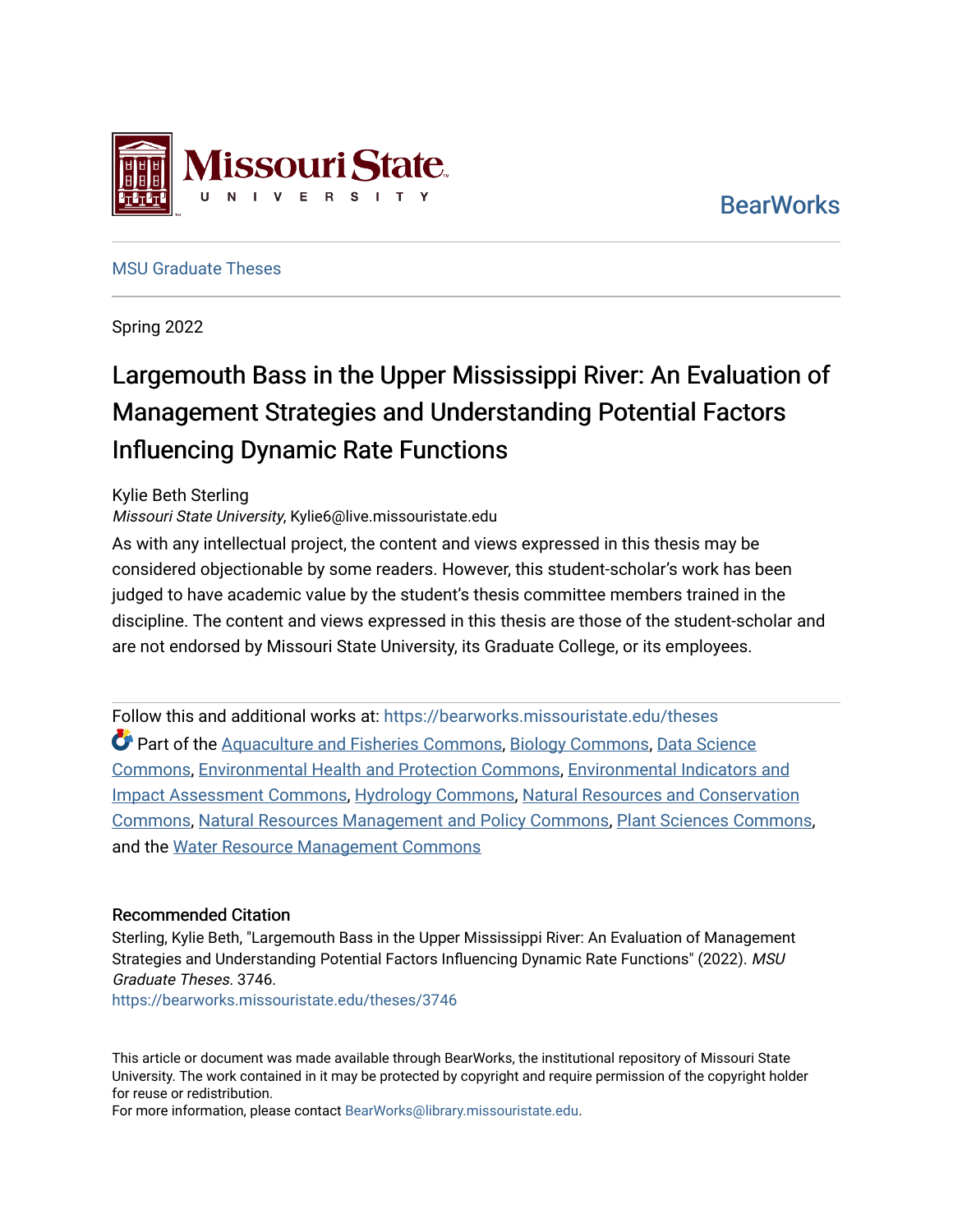# **LARGEMOUTH BASS IN THE UPPER MISSISSIPPI RIVER: AN EVALUATION OF MANAGEMENT STRATEGIES AND UNDERSTANDING POTENTIAL FACTORS INFLUENCING DYNAMIC RATE FUNCTIONS**

A Master's Thesis Presented to The Graduate College Of Missouri State University

In Partial Fulfillment Of the Requirements for the Degree Master of Science, Biology

> By Kylie Beth Sterling May 2022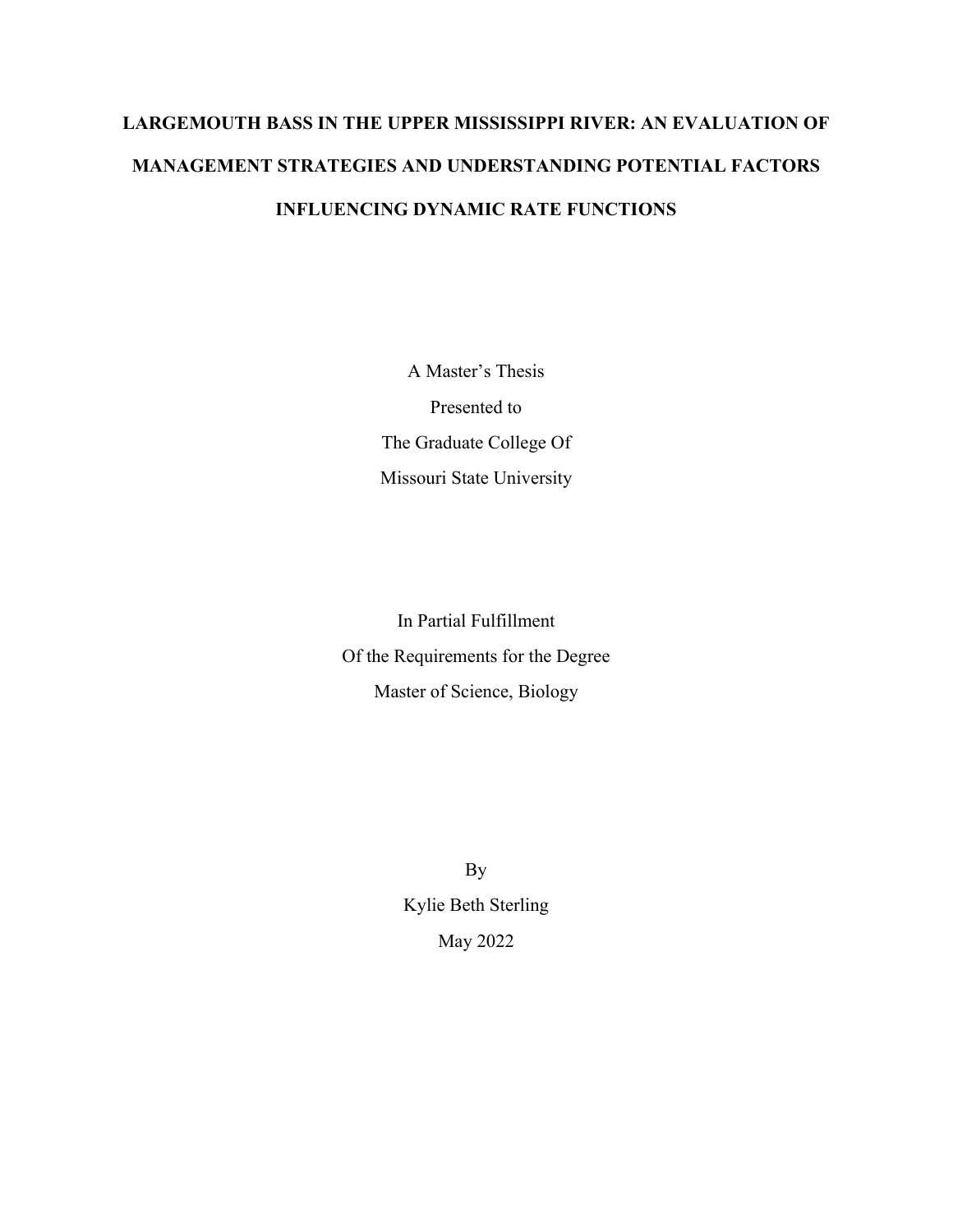Copyright 2022 by Kylie Beth Sterling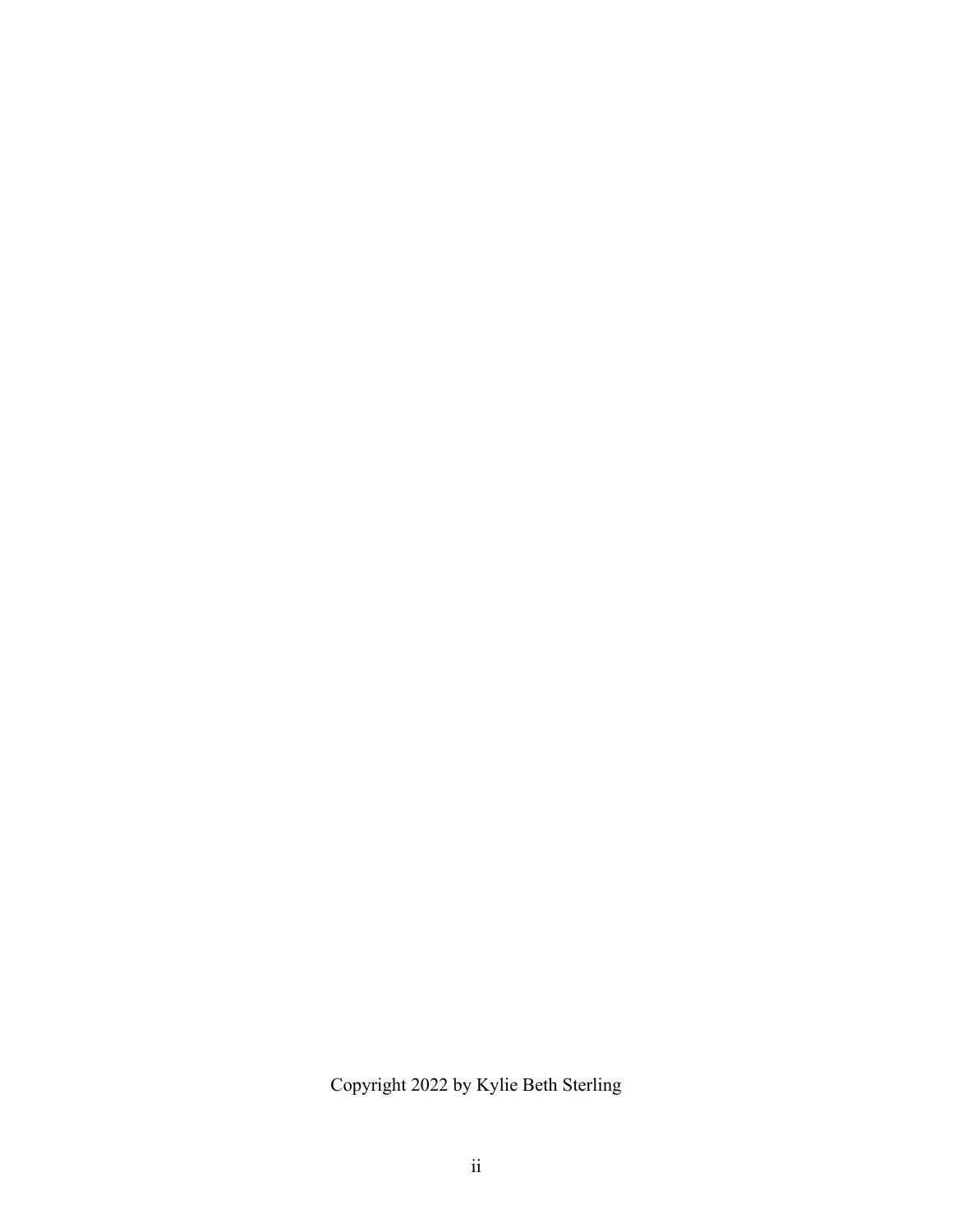# **LARGEMOUTH BASS IN THE UPPER MISSISSIPPI RIVER: AN EVALUATION OF MANAGEMENT STRATEGIES AND UNDERSTANDING POTENTIAL FACTORS INFLUENCING DYNAMIC RATE FUNCTIONS**

Biology

Missouri State University, May 2022

Master of Science

Kylie Beth Sterling

# **ABSTRACT**

The Upper Mississippi River (UMR) supports ecologically and economically important commercial and recreational fisheries. One recreational fishery in the UMR is the Largemouth Bass fishery. Recreational fisheries can be effectively managed using information on population dynamics, though little is known about Largemouth Bass population dynamics in large river ecosystems. Therefore, the objectives of this study were to 1) evaluate recruitment, growth, and mortality of three Largemouth Bass populations in the UMR, specifically within Pools 4, 8, and 13, and 2) to use those estimates of recruitment, growth and mortality to inform exploitation models to evaluate best management practices for each study population. To quantify population dynamics, we studied Largemouth Bass sampled via standard electrofishing as part of the Long Term Resource Monitoring Element (LTRM) of the Upper Mississippi River Restoration Program. From these samples, we collected sagittal otoliths for ageing, and collected length and weight information from each individual. Using the empirical data collected from each fish, we were able to model recruitment, growth, and mortality. Recruitment variability index (RVI) values showed that Largemouth Bass recruitment in Pool 4 ( $RVI = 0.51$ ) was more variable than that of Pool 8 (RVI =  $0.81$ ) and Pool 13 (0.73). However, growth and mortality estimates were varied somewhat among the three study populations. Furthermore, using the dynamic rate estimates as inputs into Fisheries Analysis and Modeling Simulator (FAMS), we developed Yield-per-recruit (YPR) models and models of preferred size fish. YPR models suggest that a more liberal length limit of 279 mm, as opposed to the current 356 mm minimum Length limit, would maximize yield in each pool. Additionally, number of preferred-size fish models suggest that the current 356 mm minimum length limit considerably increased the number of preferredsize fish in each pool under exploitation rates of 20-40%. This information could benefit managers' decision-making by providing them with information on the Largemouth Bass populations in these recreational fishing areas of interest.

**KEYWORDS:** recruitment, growth, mortality, pool, minimum length limit (MLL)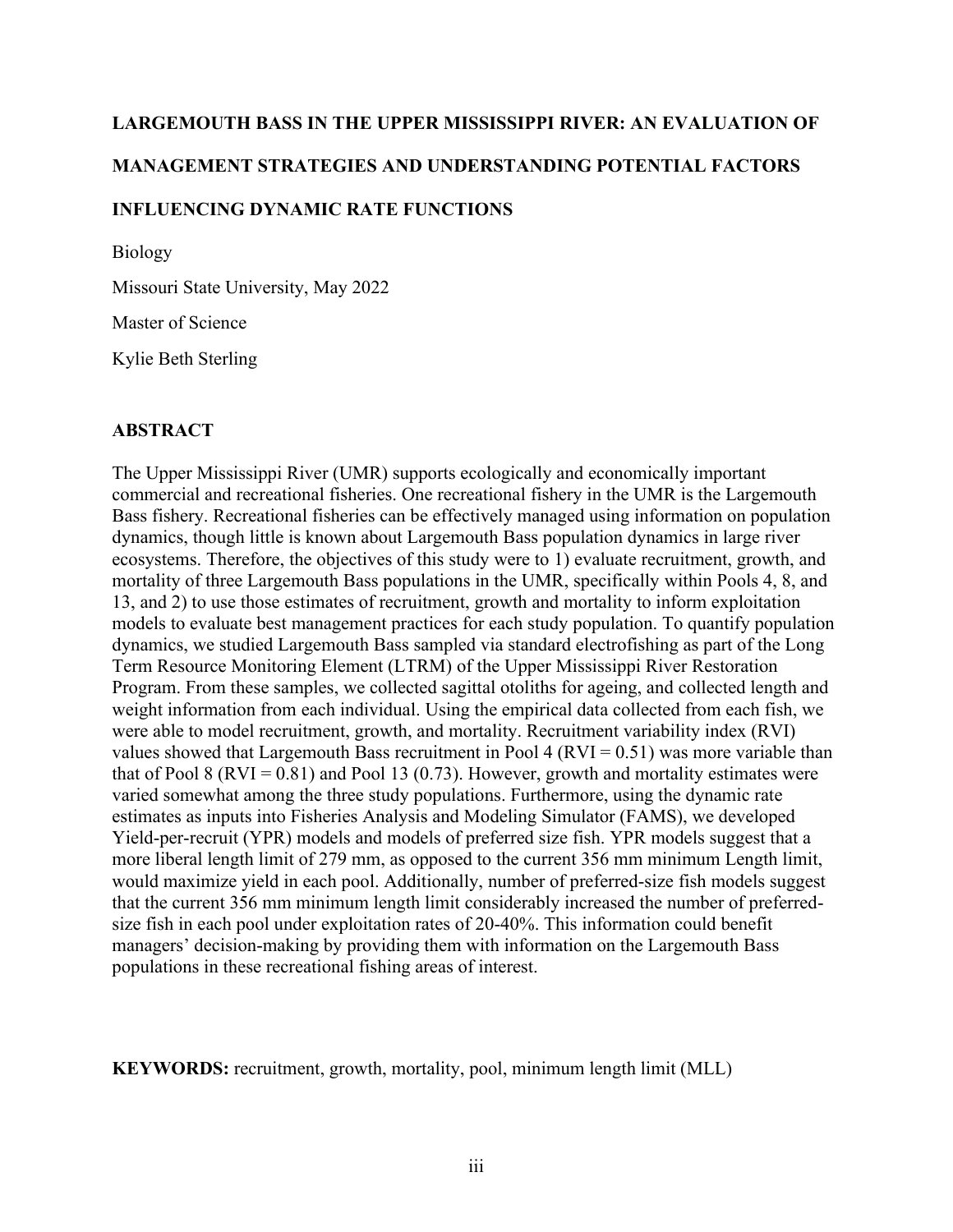# **LARGEMOUTH BASS IN THE UPPER MISSISSIPPI RIVER: AN EVALUATION OF MANAGEMENT STRATEGIES AND UNDERSTANDING POTENTIAL FACTORS INFLUENCING DYNAMIC RATE FUNCTIONS**

By

Kylie Beth Sterling

A Master's Thesis Submitted to the Graduate College Of Missouri State University In Partial Fulfillment of the Requirements For the Degree of Master of Science, Biology

May 2022

Approved:

Quinton E. Phelps, Ph.D., Thesis Committee Chair

Alicia S. Mathis, Ph.D., Thesis Committee Member

Debra S. Finn, Ph. D., Thesis Committee Member

Kristen L. Bouska, Ph. D., Thesis Committee Member

Julie Masterson, Ph.D., Dean of the Graduate College

In the interest of academic freedom and the principle of free speech, approval of this thesis indicates the format is acceptable and meets the academic criteria for the discipline as determined by the faculty that constitute the thesis committee. The content and views expressed in the thesis are those of the student-scholar and are not endorsed by Missouri State University, its Graduate college, or its employees.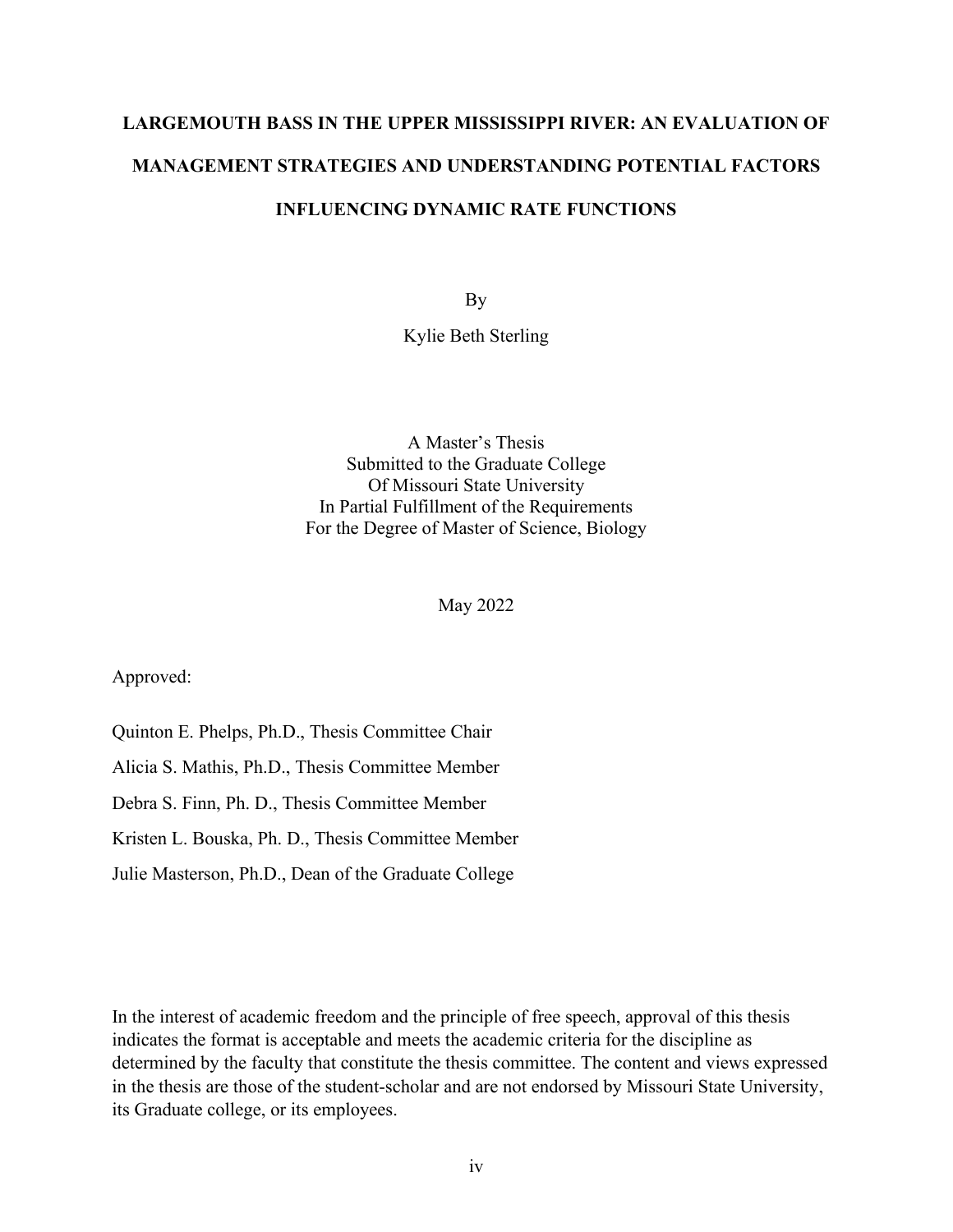## **ACKNOWLEDGEMENTS**

The data used for this project was collected by the US Army Corps of Engineers' Upper Mississippi River Restoration Program Long Term Resource Monitoring (LTRM) Element. The LTRM is a cooperative effort between the US Geological Survey, US Fish and Wildlife Service, Minnesota Department of Natural Resources, Wisconsin Department of Natural Resources, Iowa Department of Natural Resources, Illinois natural History Survey and the Missouri Department of Conservation.

My love and appreciation for wildlife would not exist if it weren't for the influence of my parents and grandparents. With that, I am eternally grateful for their continued love and support in my career path. Also, I thank my husband for his love, support, and guidance throughout life, and specifically throughout my career in fisheries, as well as my master's program.

Additionally, I thank my advisor, Dr. Quinton Phelps for granting me this unique opportunity. Without him, I may not have pursued a master's degree. Also, I thank Dr. Deb Finn, Kristen Bouska, Dr. Alicia Mathis, Andy Bartels, Hae Kim, Elaine Ewigman, Grant Schmitz and Chase Fork for their contributions.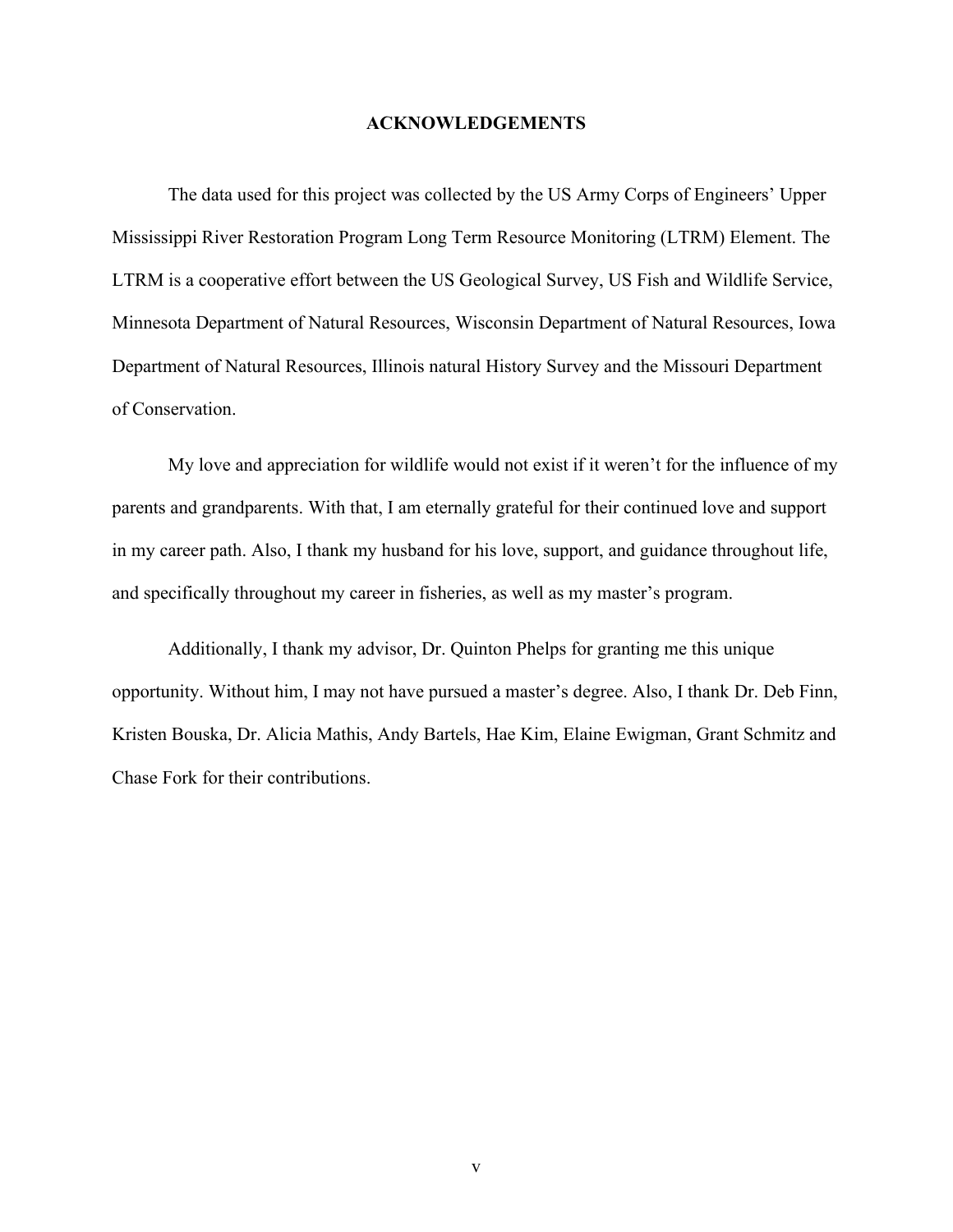# **TABLE OF CONTENTS**

| Introduction                              | Page 1             |
|-------------------------------------------|--------------------|
| Methods<br>Study Area                     | Page 12<br>Page 12 |
| Collection                                | Page 12            |
| <b>Sample Processing</b><br>Data Analysis | Page 12<br>Page 13 |
| Results                                   | Page 15            |
| Recruitment                               | Page 16            |
| Growth                                    | Page 16            |
| Mortality                                 | Page 17            |
| Yield-Per-Recruit                         | Page 17            |
| Model of Preferred-Size Fish              | Page 17            |
| Discussion                                | Page 18            |
| References                                | Page 34            |
| Appendix                                  | Page 43            |
|                                           |                    |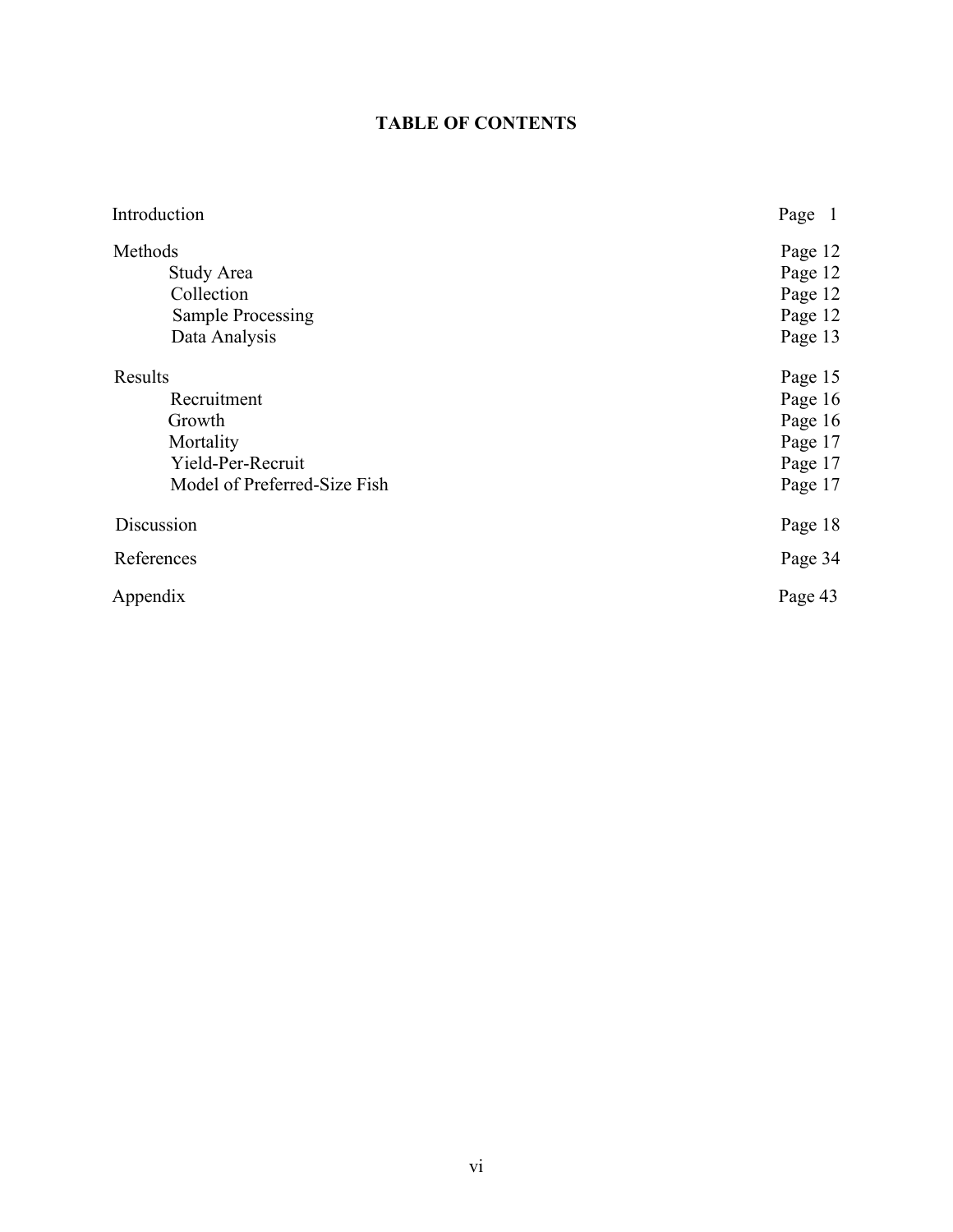# **LIST OF TABLES**

| Table 1. Life history parameters of Largemouth Bass in each study pool      | Page 24 |
|-----------------------------------------------------------------------------|---------|
| Table 2. Mean total length (mm) of Largemouth Bass at various age estimates | Page 24 |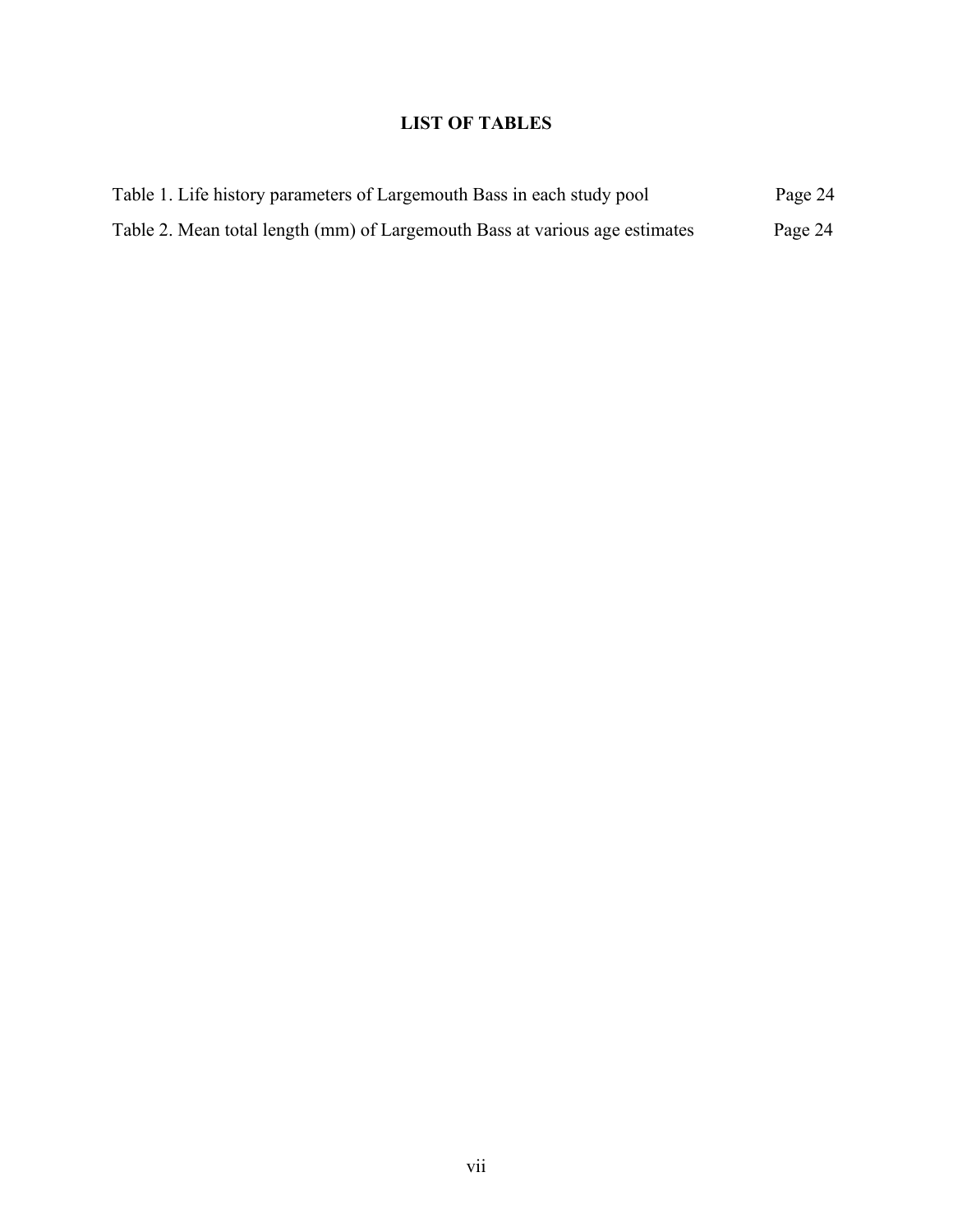# **LIST OF FIGURES**

| Figure 1. A map of the Upper Mississippi River                                | Page 25 |
|-------------------------------------------------------------------------------|---------|
| Figure 2. Largemouth Bass TL (mm) frequency distribution                      | Page 26 |
| Figure 3. Largemouth Bass age frequency distributions                         | Page 27 |
| Figure 4. Weight-length distributions of Largemouth Bass                      | Page 28 |
| Figure 5. Von Bertalanffy growth curves of Largemouth Bass                    | Page 29 |
| Figure 6. Catch curve mortality estimates of Largemouth Bass                  | Page 30 |
| Figure 7. Yield-per-recruit models based on theoretical cohorts of 1,000 fish | Page 31 |
| Figure 8. The number of preferred-size Largemouth Bass                        | Page 32 |
| Figure 9. Mean annual water temperature of the UMR from 1988–2020             | Page 33 |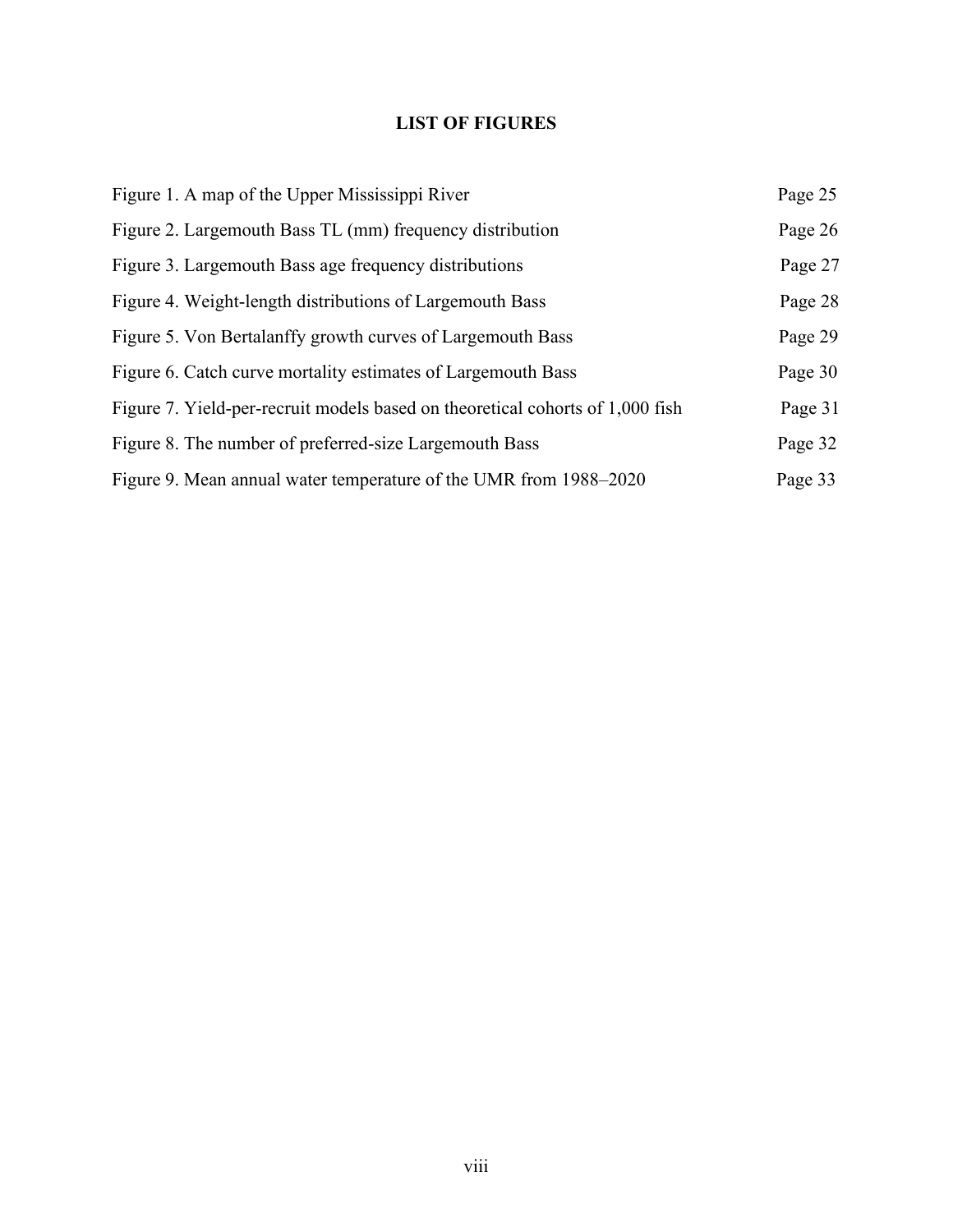# **INTRODUCTION**

The Upper Mississippi River (UMR) begins at its headwaters located at Lake Itasca in northern Minnesota and ends at the confluence of the Ohio River near Cairo, IL. The United States' Congress has declared the Upper Mississippi River System to be both a nationally significant ecosystem and commercial navigation system (Water Resources Development Act of 1986, 33 U.S.C. §§ 652). Given the ecological and economic importance of the UMR, effective monitoring of the resources within are paramount. In order to effectively monitor the status and trends of the ecological resources in this large river system, a standardized sampling program was created in part by the Upper Mississippi River Restoration Program. This program is titled, "The Long Term Resource Monitoring Element (LTRM)" and was developed by the United States Army Corps of Engineers and U.S. Geological Survey. The LTRM is implemented by state and federal natural resource agencies to provide necessary long-term ecological data resources to managers and researchers of the Mississippi River and Illinois River. The LTRM fish component has conducted standard sampling efforts in five study reaches of the Mississippi River and one study reach on the Illinois River since 1993. The stratified random sampling design of the LTRM is considered to be one of the most effective ways to study such a large complex river system (Ickes et al. 2014).

The UMR supports a vital barge transportation economy, an important commercial fishing economy, and many high-quality recreational fisheries. Anglers, commercial and recreational, rely on proper management of the fisheries within the UMR to provide high-quality harvest and recreational angling opportunities. Recreational anglers often target sportfish (e.g., centrarchid spp.) for trophy and harvest fishing opportunities (Cooke and Philipp 2009). One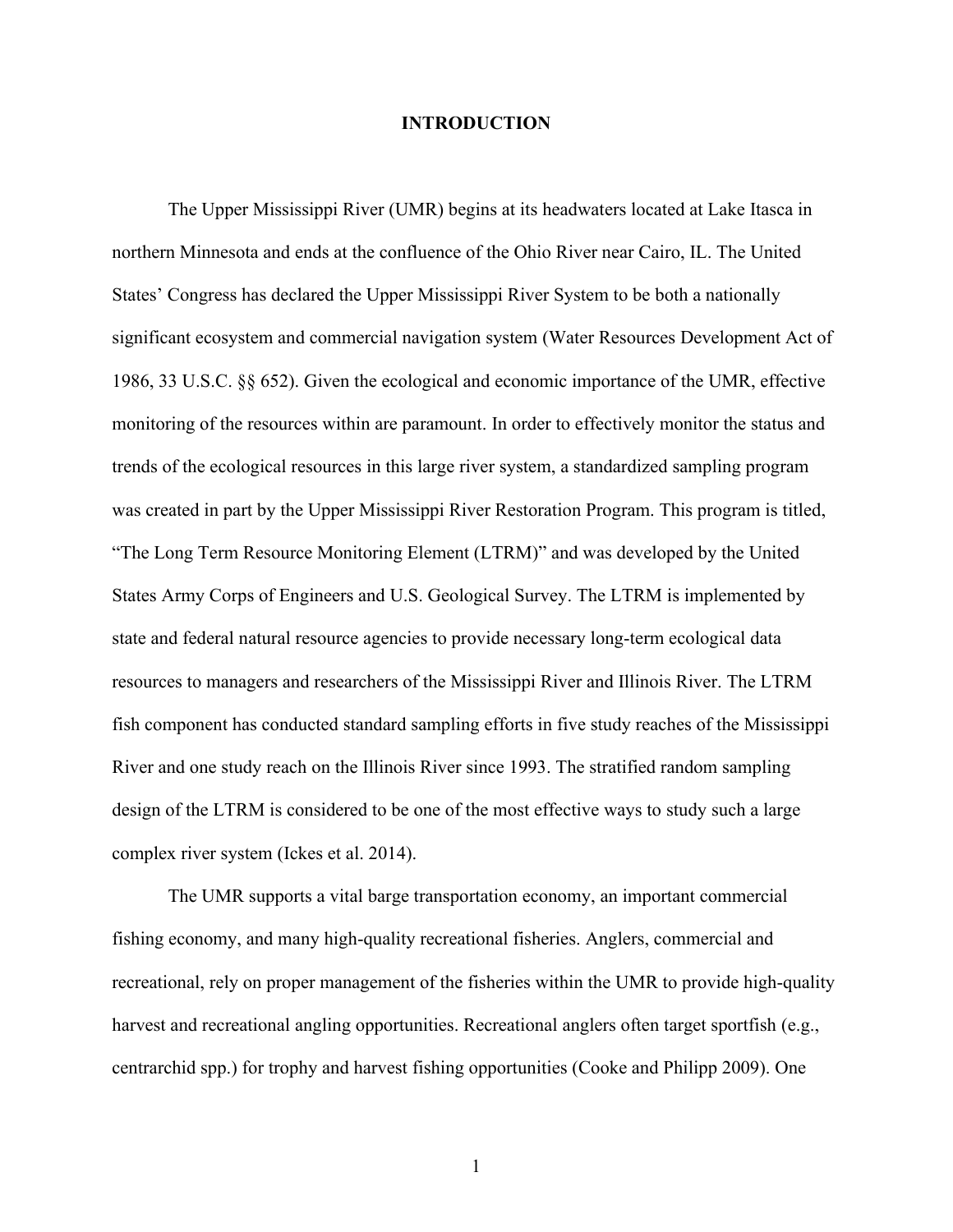commonly sought-after sportfish in the UMR and throughout the United States is the Largemouth Bass *Micropterus salmoides* (USFWS 2011). Whether it be for harvest or recreation, most anglers are intent on improved size structure of their recreational fisheries (Dotson et al. 2013). Improved size structure (i.e., greater proportion of larger individuals) not only provides higher yield for harvest anglers and "trophy" fisheries for catch-and-release anglers, but also provides stable sportfish populations because larger fish have higher fecundity ratios (Dotson et al. 2013).

In order to appropriately manage Largemouth Bass populations in the UMR, a comprehensive understanding of their population dynamics (i.e., recruitment, growth and mortality) is necessary. Accurate measures of population dynamics (also known as dynamic rate functions) can be used to predict how anthropogenic disturbances (e.g., harvest, dam implementation, flow alterations, etc.) may be affecting Largemouth Bass populations (Sterling et al. 2019). The importance of these dynamic rate functions is compounded in a highly modified river system such as the UMR. Dams and training structures (i.e., dikes) have likely fragmented Largemouth Bass populations in the UMR, which could affect the dynamic rate functions of these potentially isolated populations, compelling researchers to evaluate them separately because of differing temporal trends and habitat structure (e.g., submersed aquatic vegetation) among pools.

In large river systems, such as the UMR, fish population dynamics are driven by abiotic factors (e.g., temperature and water flow), and biotic factors (e.g., food and competition) (Maceina and Bettoli 1998; Van Den Avyle and Hayward 1999). It is also important to understand how spatial and temporal patterns affect the vital rates of these species. Additionally, we know that latitudinal trends affect growth in fish populations due to temporal shifts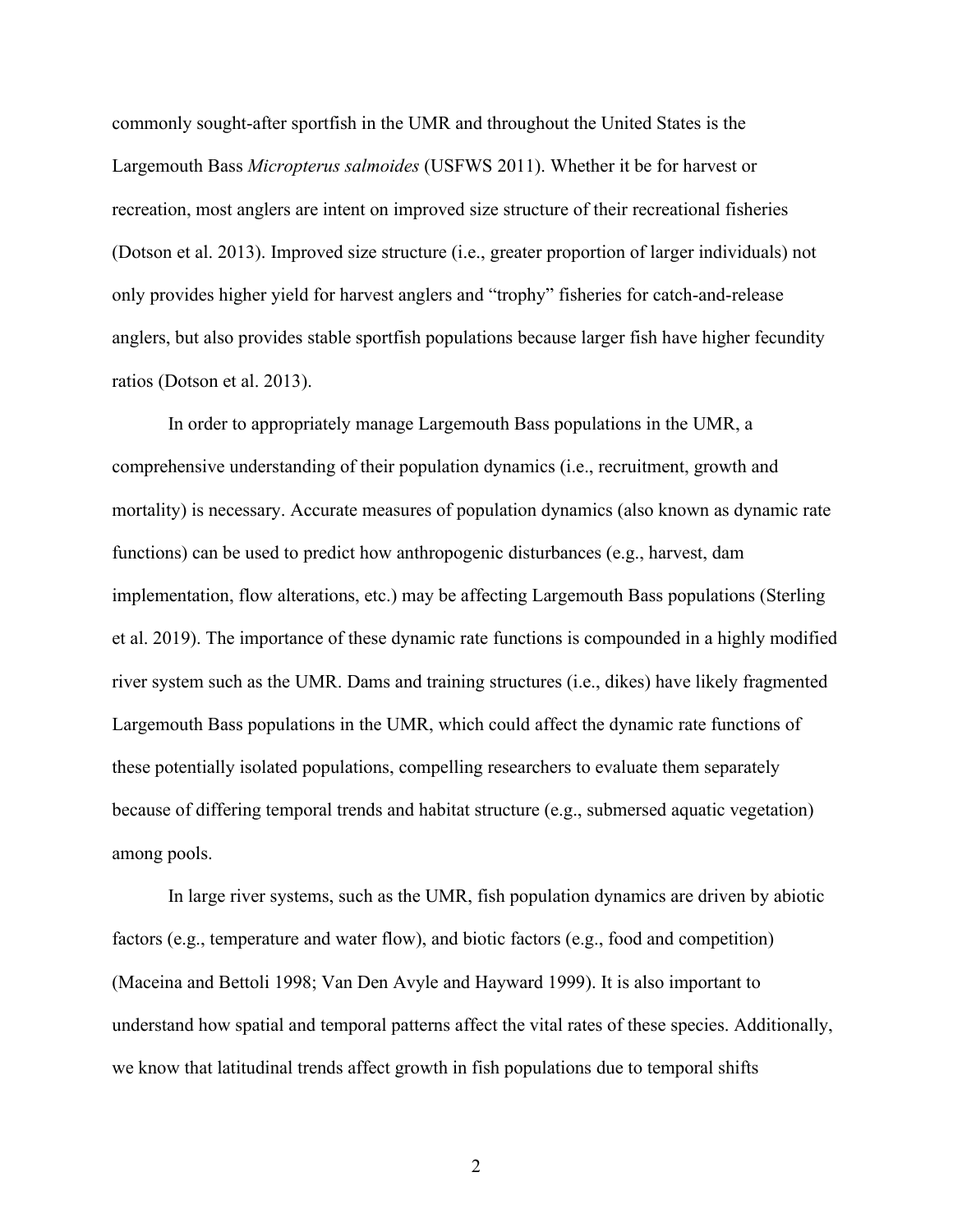coinciding with latitude. Latitudinal trends in widely distributed species tend to follow environmental gradients, thus resulting in temperature being the main driver of dynamic rate functions (Abner and Phelps 2018). According to Bergman's Rule, animal body size correlates positively with latitude and negatively with temperature (McNab 1971). However, fish tend to follow the converse of Bergmann's Rule because warm water fish (e.g., Largemouth Bass) tend to grow slower and reach relatively old ages in northern latitudes, whereas fish in southern latitudes tend to exhibit accelerated growth rates and generally live shorter lives than their northern counterparts (Rypel et al. 2014). Though they are generally shorter lived, Garvey and Marschall (2003) found that Largemouth Bass inhabiting southern latitudes of North America tend to reach larger body sizes than their northern counterparts. This phenomenon is a result of fish in northern latitudes living longer but having reduced growth rates to compensate for the shorter growing periods and colder climates (Conover 1990; Conover & Present 1990). However, it is unclear whether temperature can produce differences in dynamic rate functions within various areas along a relatively small latitudinal scale (i.e., 3 degrees). This said, it is not clear if Largemouth Bass populations in the UMR exhibit specific differences in growth rates and overall body size. Thus, differences in growth, if existent, may be subtle and require proper assessment to detect.

To properly assess any fish population, estimates of dynamic rate functions must be obtained (Buckmeier and Howells 2003; Sterling et al. 2019). Dynamic rate functions are often obtained by collecting age and growth information which can be used to evaluate how exploitation is affecting dynamic rates (Devries and Frie 1996). Reliable ageing structures, such as sagittal otoliths in centrarchids, are vital in quantifying population parameters (i.e., age and growth) of any fish population to avoid improper management regulations that could result in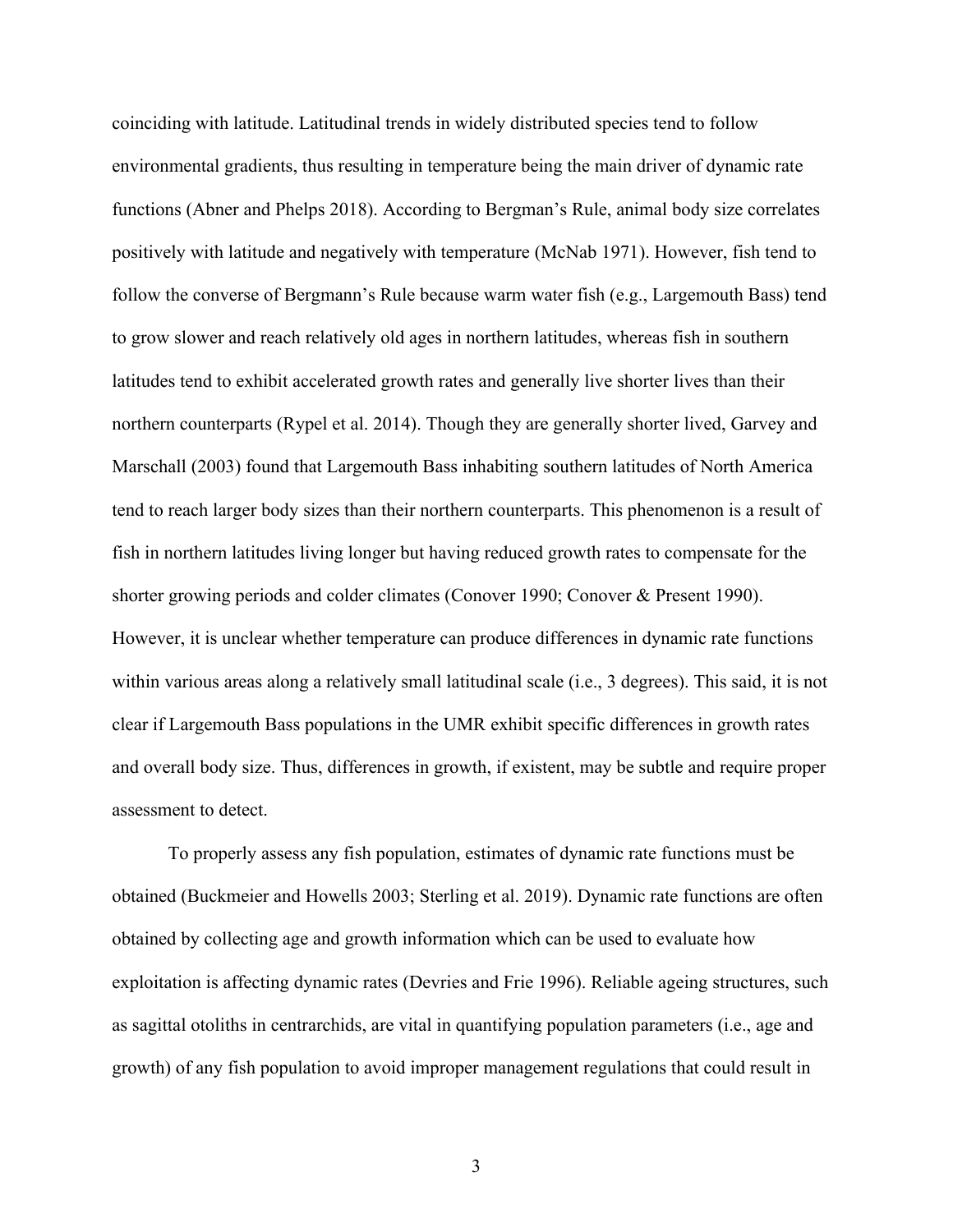overexploitation of a fishery (Beamish and McFarlane 1987; Maceina and Sammons 2006; Sterling et al. 2019).

Largemouth Bass have been studied extensively in ponds, lakes, and reservoirs, but little is known about Largemouth Bass population dynamics in large river ecosystems, such as the Mississippi River (Raibley et al. 1997). Therefore, the objectives of this study were to 1) evaluate and assess recruitment, growth, and mortality of three Largemouth Bass populations in the UMR over a two-year sample (2019-2020); 2) use dynamic rate estimates to inform exploitation models which allow us to evaluate the relationship between various harvest scenarios and management regulations using the fisheries analysis and modeling simulator (FAMS) (Slipke and Maceina 2010); 3) to recommend regulations to provide sustainability and enhancement of Largemouth Bass fisheries in the UMR; and 4) to elucidate potential abiotic and/or biotic factors driving the dynamic rate functions of these Largemouth Bass populations.

#### **METHODS**

This study did not require approval by the Institutional Review Board/Institutional Animal Care and Use Committee/Biosafety Committee (See Appendix).

#### **Study Areas**

A pool in the UMR is defined as an area of the river that separates navigation dams (USGS 2018). Dams create slack-water pools for navigation during periods of low and medium flows. Three pools of the UMR were selected as study sites. Pool 4 located in Lake City, MN (58.6 miles long); Pool 8 located in La Crosse, WI (23.5 miles long); and Pool 13 located in in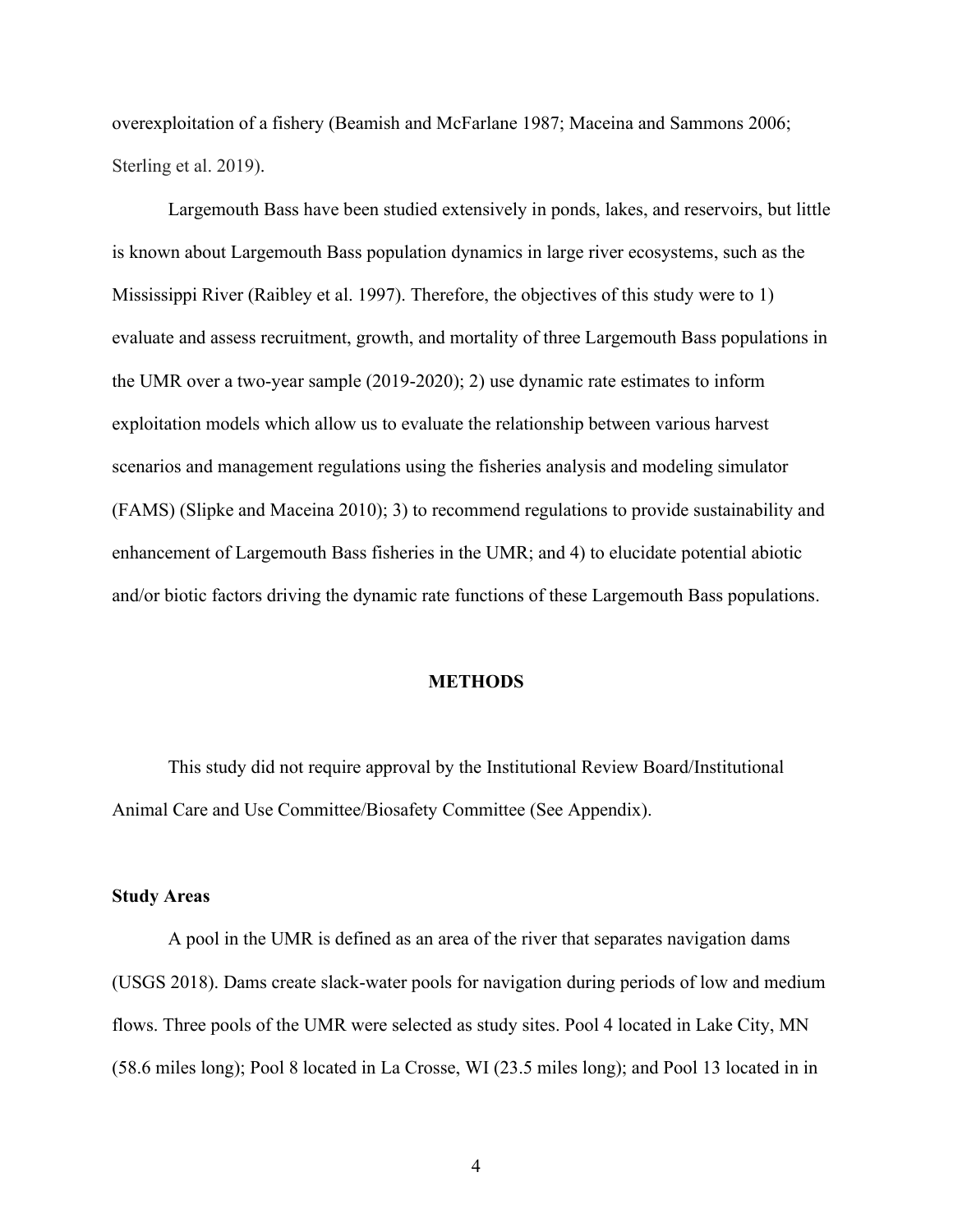Bellevue, IA (34.2 miles long; Figure 1). Interestingly, Pool 4 encompasses Lake Pepin, a 21 mile-long, naturally occurring lake within the Mississippi River. These three pools span approximately 3 degrees in latitude. These study pools were selected in part of on-going LTRM monitoring activities, and also because of their high recreational angler use (Ratcliff et al. 2014).

# **Collection**

During 2019, LTRM biologists collected Largemouth Bass via daytime electrofishing using standardized LTRM protocols (Ratcliff et al. 2014). In 2020 due to the circumstances of the COVID-19 pandemic, Largemouth Bass were collected without standardized LTRM electrofishing protocols (e.g., one person netting fish, fewer sample runs and fewer samples per run). However, modified protocols for collection in 2020 were standardized. Upon collection, total length (mm) and weight (g) were recorded for each individual caught per LTRM protocol. A sub-sample of 10 individuals per 10 mm length category were kept and frozen for later processing for ageing purposes.

# **Sample Processing**

After collection, we removed sagittal otoliths for age analyses. Following removal, otoliths were dried, submerged in glycerol, and viewed beneath a dissecting microscope with low magnification (6-50x). Otoliths were read whole with two independent readers. Any otoliths that appeared to have annuli crowded at the margins or were unclear were fractured on the transverse plane, mounted in clay, submerged in glycerol, and viewed using illumination from a fiber optic light (Buckmeier and Howells 2003). In the event of a disagreement between readers, we used a third reader to resolve discrepancies (Maceina and Sammons 2006). Obtaining reliable age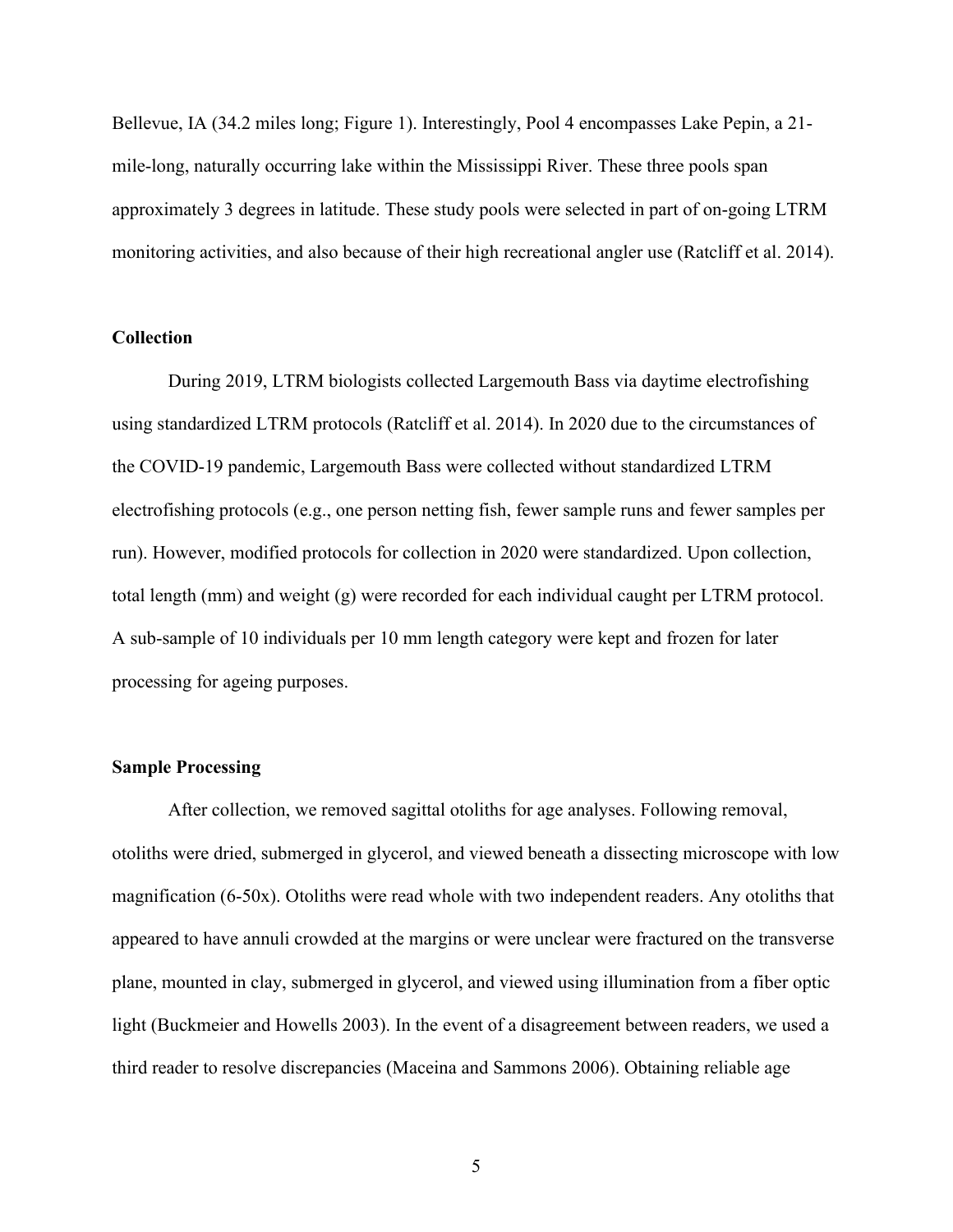estimates and total length measurements allowed us to quantify recruitment, growth, and mortality for Largemouth Bass. From the aged fish, pool-specific age-length keys were created to assign ages to unaged fish from the 2019 and 2020 samples using the Fisheries Analysis and Modeling Simulator (FAMS) (Slipke and Maceina 2014).

# **Data Analyses**

To quantify the stability of interannual recruitment, we used a recruitment variability index (Guy and Willis 1995). The index is defined as:

$$
RVI = \left[\frac{s_n}{(N_m + N_p)}\right] - \frac{N_m}{N_p}
$$

here  $S_n$  represents cumulative relative frequencies across year-classes in the sample,  $N_m$ is the number of year-classes missing from the sample, and  $N_p$  is the number of year-classes present in the sample. The Recruitment Variability Index values can range from -1 to 1, with values closer to 1 representing relatively stable recruitment (Iserman et al. 2002, Guy and Willis 1995). From this model, we evaluated recruitment variability of each study population in pools 4, 8, and 13 of the UMR. Complimentary to the Recruitment Variability Index, the Recruitment Coefficient of Determination (RCD) was also used to quantify the stability of interannual recruitment (Isermann et al. 2002). RCD is the goodness of fit value  $(R^2)$  derived from the catchcurve (linear regression) mortality estimate. We cross-correlated the relative strength or weakness of year classes  $(R^2)$  from the catch-curve regression of each Largemouth Bass population.  $\mathbb{R}^2$  values also range from -1 to 1, with values closer to 1 representing strong year classes and -1 representing weak year classes. This allowed us to determine if recruitment patterns were similar among pools 4, 8, and 13.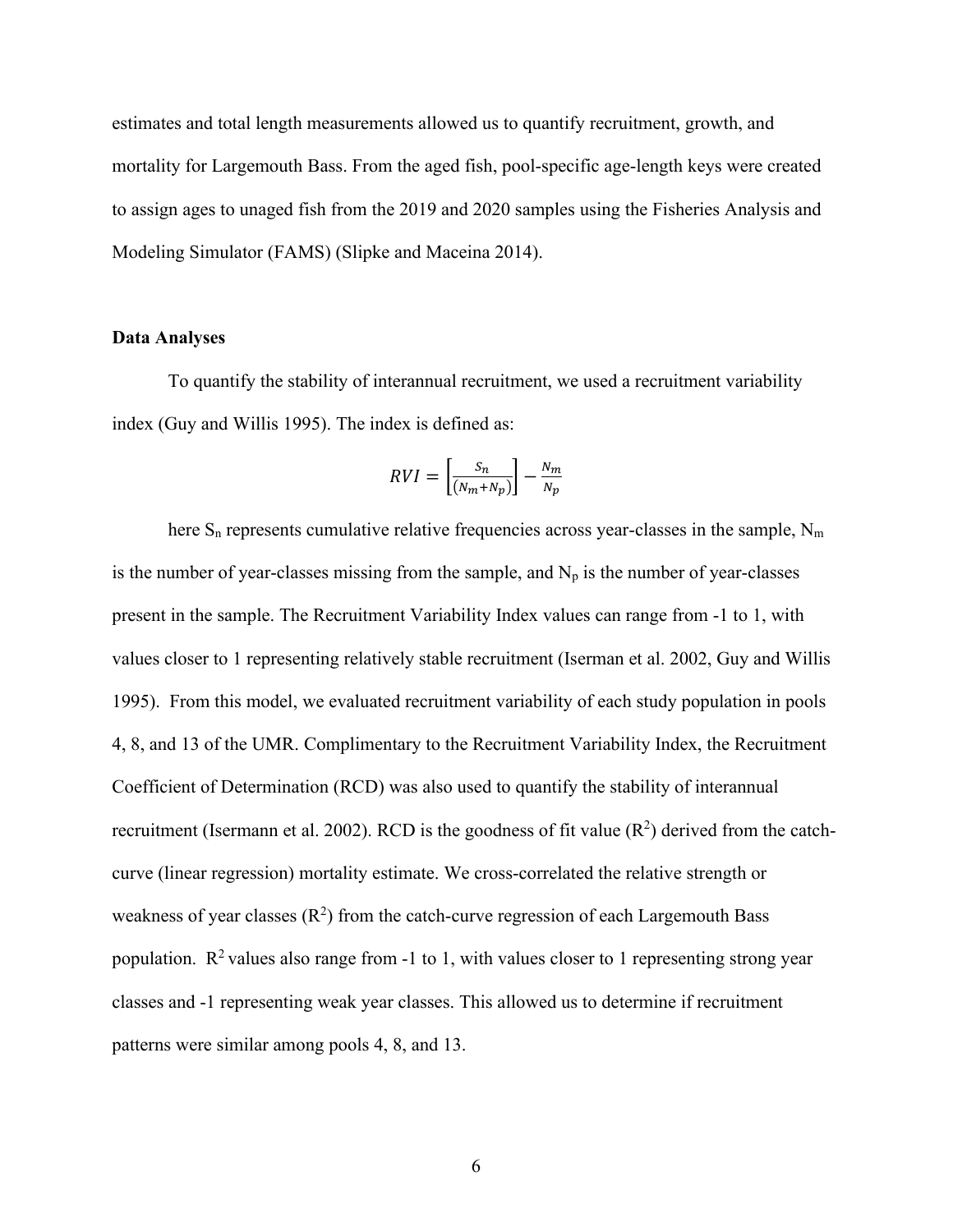We estimated growth for Largemouth Bass in each pool by determining the mean length-atage. Mean-length-at-age were determined by averaging individual lengths of each age class. Mean length-at-age data was incorporated into Fisheries Analysis and Modeling Simulator (Slipke and Maceina 2014) and were used to model growth using a von Bertalanffy model. The von Bertalanffy growth model is generated using the equation

$$
L_t = L_{\infty} \big( 1 - e^{-K(t-t_0)} \big)
$$

where Length infinity (L∞) is the theoretical maximum length that a fish can achieve, K is the Brody Growth Coefficient which is the growth constant or rate at which a fish reaches the theoretical maximum length, and  $t_0$  is the theoretical age at length zero (Von Bertalanffy 1938). We used the individual parameters of the von Bertalanffy model to descriptively compare locations. Specifically, we compared theoretical maximum length, and the Brody growth coefficient among sites.

A catch-curve mortality estimate was used to quantify mortality for each Largemouth Bass population (Ricker 1975). Catch-curve regressions were generated by summing the number of fish caught per age class in each individual pool. These data allowed us to develop individual regression models to estimate instantaneous mortality.

$$
A=1-(e^{-z})
$$

Here, Z is Instantaneous mortality rate and A is total annual mortality for selected fishes from each river reach. Conditional natural mortality (CM) was estimated by averaging the combined mortality estimators' values derived in FAMS in the absence of fishing.

After obtaining estimates of the dynamic rate functions for each Largemouth Bass population, we explored various management regulations for each pool. To do this we used FAMS software to create a Yield Per Recruit (YPR) model. By analyzing the effects of various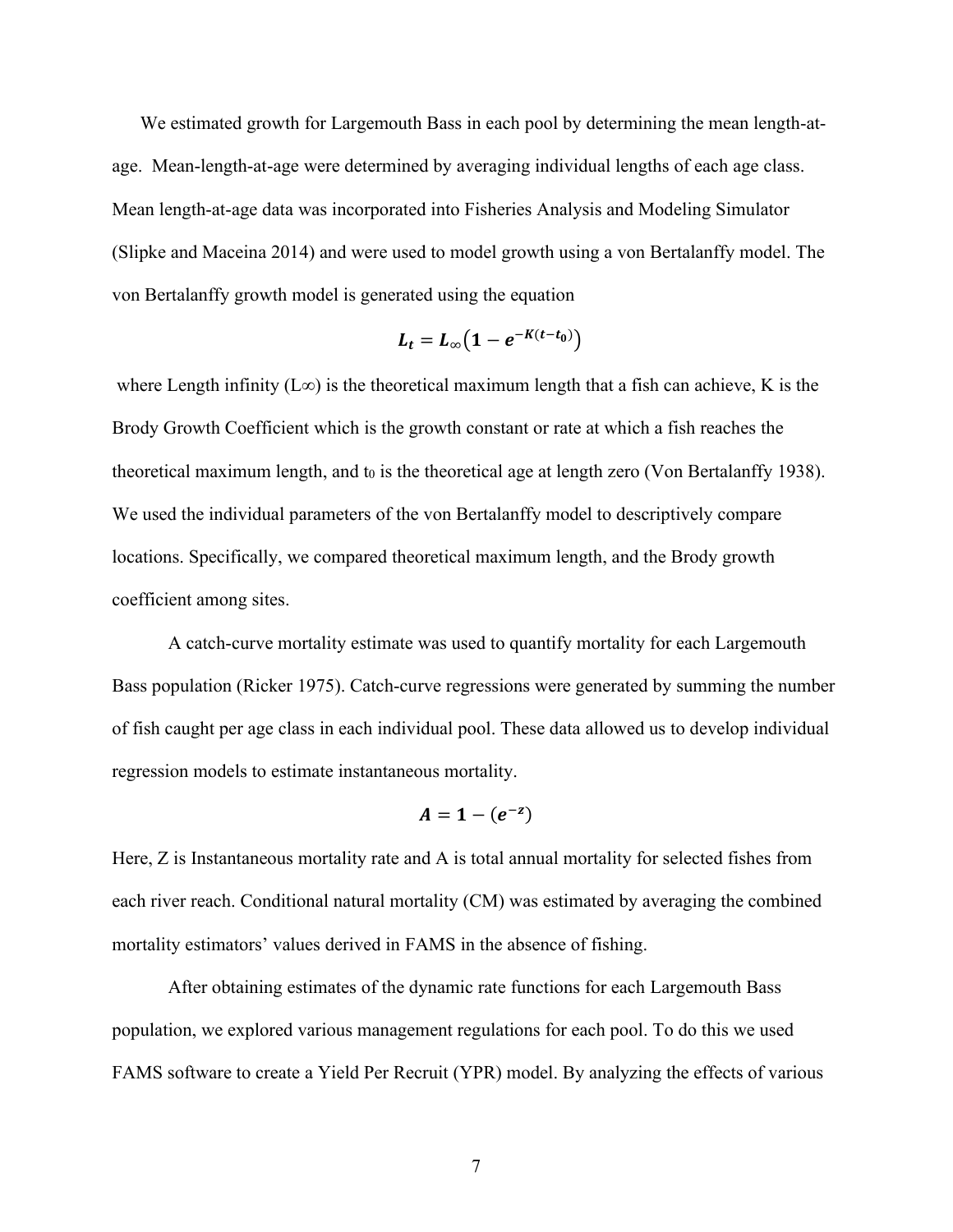exploitation rates at multiple minimum length limits (i.e., 254 mm, 279 mm, 305 mm, 330 mm, 356 mm and 381 mm) we predicted how each population's yield will respond to various exploitation scenarios.

To model yield, we employed the Beverton and Holt yield-per-recruit model (1957). The model can be expressed as

$$
Y/{R} = FW \propto \left[\frac{1}{Z} - \frac{3e^{-kr}1}{Z+K} + \frac{3e^{-2kr}1}{Z+2K} - \frac{e^{-3kr}1}{Z+3K}\right]
$$

where  $Z = F + M$ , F and M are the instantaneous rates of total fishing and natural mortality, respectively;  $r_1=t_e-t_0$ ; and  $W_{\infty}$ , K and  $t_0$  are the parameters of the von Bertalanffy growth equation (Beverton and Holt 1957).

Given that Largemouth Bass are a highly sought-after sportfish, we anticipated that a model of number of preferred-size fish would provide insight to those who manage these pools. The preferred length for Largemouth Bass is 371-455 mm (14.6-17.9 inches) and is categorized as "somewhat bigger" than the quality length (297-338 mm; 11.7-13.3 inches) that most anglers prefer to catch (Gabelhouse 1984). This model is used to depict how many preferred-sized Largemouth Bass could be produced under various minimum length limit scenarios as well as various exploitation estimates in a theoretical cohort of 1000 recruits. We used the growth parameters and natural mortality estimates to predict the number of Largemouth Bass in the preferred length category in each pool using FAMS (Slipke and Maceina 2014).

## **RESULTS**

In total, 3,178 Largemouth Bass were sampled during 2019 and 2020 via daytime electrofishing in Pools 4, 8, and 13 by LTRM field station personnel. As previously mentioned,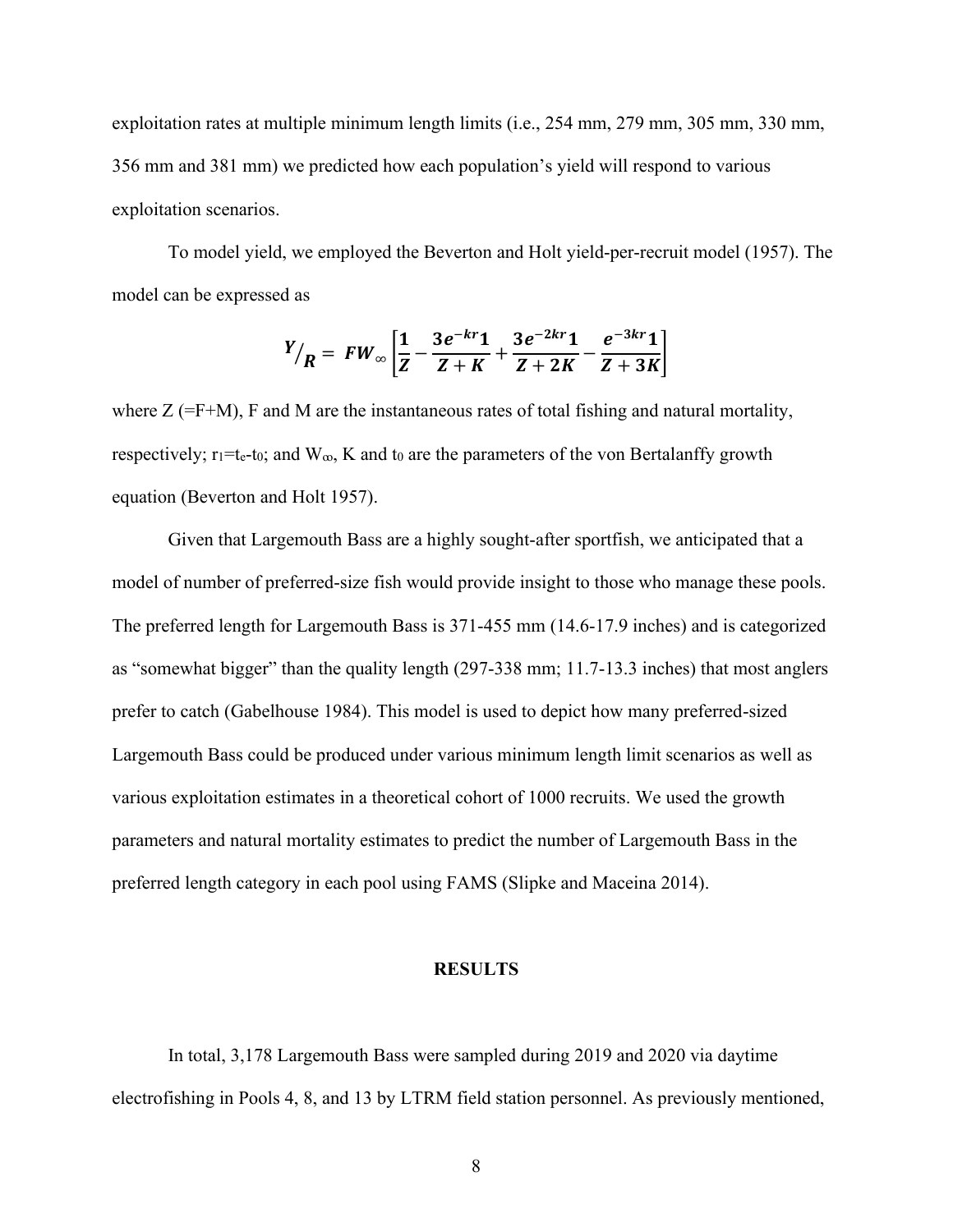due to the COVID-19 pandemic, the 2020 sample was obtained using modified LTRM protocols. Counts for each pool for 2019 and 2020 combined were as follows: 666 from Pool 4, 1602 from Pool 8, and 927 from Pool 13. We aged 211 individuals in Pool 4, 619 individuals in Pool 8, and 593 individuals in Pool 13. Fish that were not kept for ageing purposes were assigned ages based on the age-length key.

As is typical of most fishes, both length frequency and age frequency distributions for Largemouth Bass depicted a high number of smaller, younger fish sampled in each pool. Length frequency among the pools shared a similar, positively skewed, distribution (Figure 2). Age frequency of Largemouth Bass in all three pools exhibited similar distributions as well (Figure 3). Notably, Pool 4 had the least number of samples, and contained missing age classes (Figure 3). Mean lengths varied across pools somewhat, ranging from 113.75 mm in Pool 4 to 181.54 mm in Pool 13 (Table 1), but overall body size of Largemouth Bass among Pools 4, 8, and 13 are comparable given the similar length-weight relationships for each pool (Figure 4).

## **Recruitment**

Recruitment varied somewhat among sample pools. Pool 4 exhibited the most variable recruitment (RVI=0.51) in relation to Pools 8 (RVI=0.81) and 13 (RVI=0.73) (Table 1). RCD values  $(R^2)$  from the catch-curve regression provided insight on recruitment success among each Largemouth Bass population. RCD values varied somewhat among pools as well. Pool 4 had the lowest value (RCD=0.63) in relation to Pool 8 (RCD=0.91) and Pool 13 (RCD=0.94), exhibiting relatively variable recruitment in Pool 4 and stable recruitment in Pools 8 and 13. Using both recruitment metrics (RVI and RCD), we determined that Largemouth Bass have somewhat variable recruitment in Pool 4, and stable recruitment in Pools 8 and 13.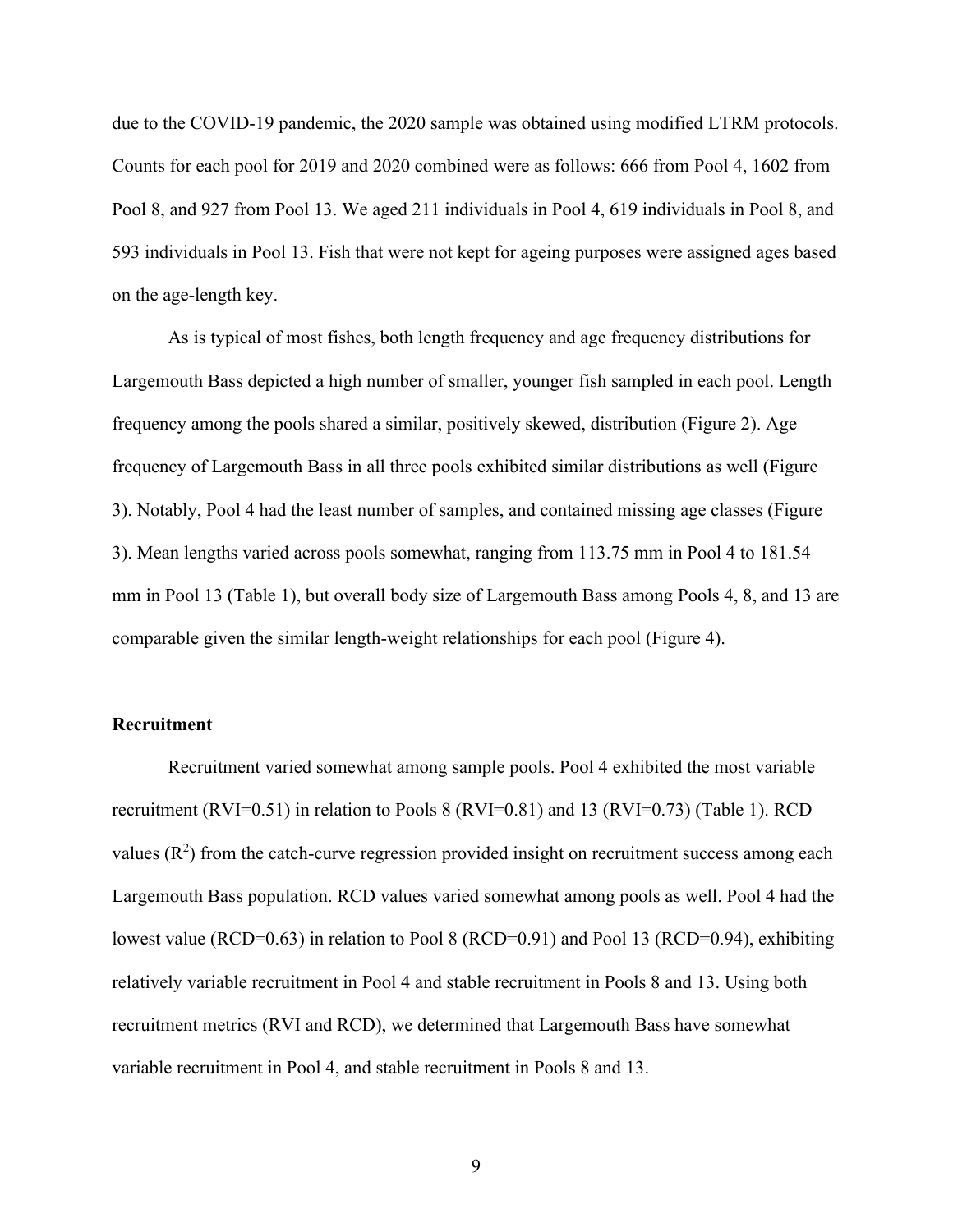# **Growth**

Mean length-at-age across Pools 4, 8, and 13 appear to be similar (Table 2). The von Bertalanffy growth coefficients depict some variation between pools (Figure 5). The theoretical maximum lengths (L∞) for each pool ranged from 448 mm (Pool 4) to 478 mm (Pool 13; Table 1). The Brody growth coefficient (K), also known as the rate at which an individual reaches theoretical maximum length, varied most between Pool 4 ( $K = 0.34$ ) and Pool 13 ( $K = 0.29$ ), and was most similar between Pool 8 ( $K = 0.31$ ) and pool 13 ( $K = 0.29$ ; Table 1). These metrics depict that Pool 13 has the highest growth potential (L∞=478mm) and Pool 4 has the highest rate at which theoretical maximum length is met  $(K=0.34)$ .

# **Mortality**

Catch-curve analyses showed mortality estimates were similar for all three pools (Figure 6). Pool 4 had a 37% mortality rate and Pools 8 and 13 had a 38% mortality rate (Table 1). Conditional natural mortality rates derived from multiple mortality estimators in FAMS show Pool 4 to have a 33% mortality rate in the absence of fishing and Pools 8 and 13 had 31% mortality rate in the absence of fishing (Table 1).

## **Yield-Per-Recruit**

YPR models depicted that a 254 mm minimum length limit (MLL) would subject all 3 pools to growth overfishing under high exploitation rates (> 60%, Figure 7). Conversely, a 381 mm MLL would not result in growth overfishing for any pool under extreme exploitation rates (Figure 7). However, a 381 mm MLL would reduce yield to anglers (Figure 7). For Pools 4, 8,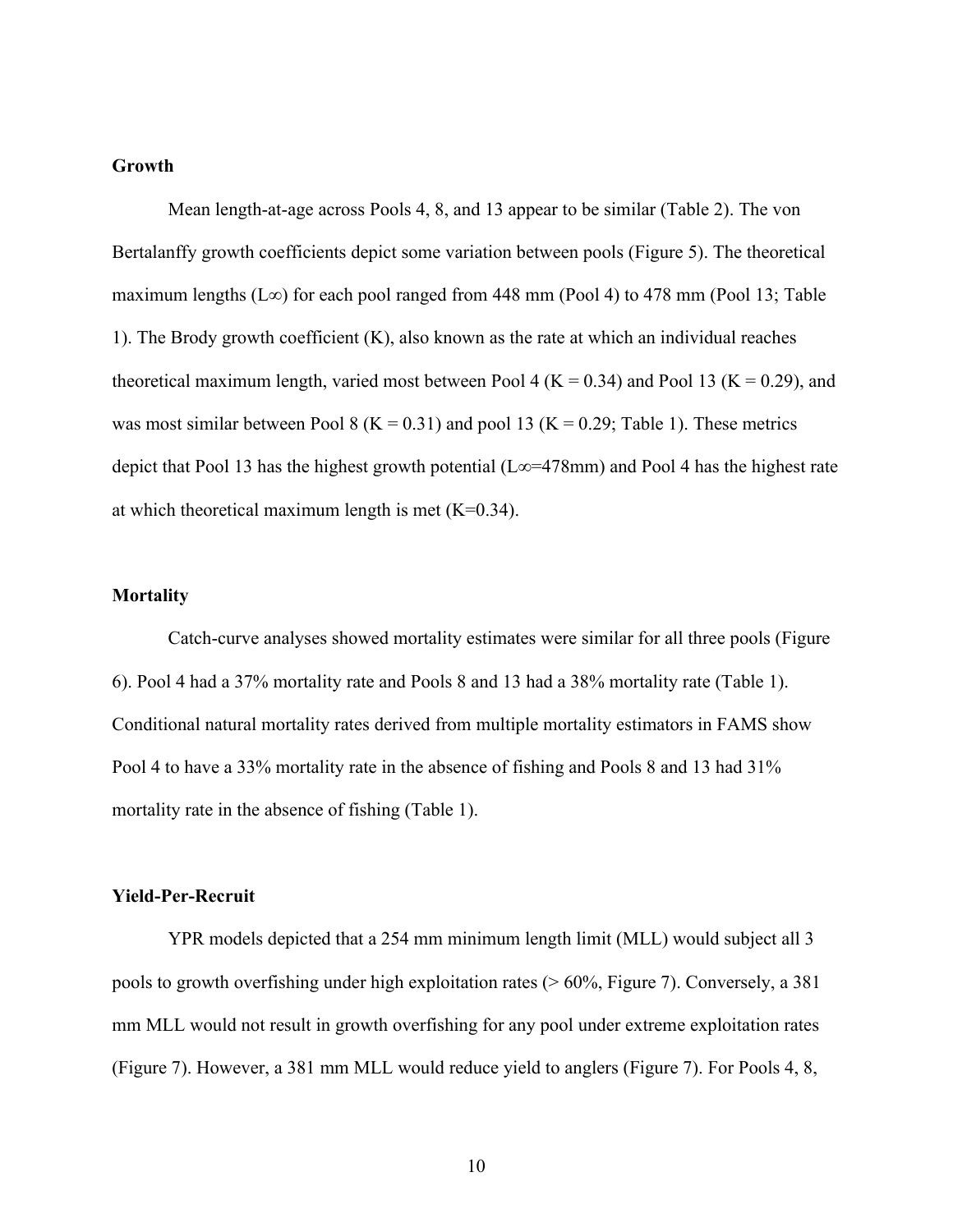and 13 it appears that under reasonable exploitation rates (20-40%) observed in many recreational Largemouth Bass fisheries (Allen et al. 1998; Miranda et al. 2002; Allen et al. 2008) a 279mm MLL would produce the highest yield to anglers and maintain populations safe from growth overfishing (Figure 7).

## **Model of Preferred-Size Fish**

Due to L∞ not reaching the memorable-size length category (488-528 mm; Gabelhouse 1984), we created a model of preferred-size fish (371-455 mm; Gabelhouse 1984). The models of preferred-size Largemouth Bass depict that a 381 mm MLL in Pool 13 could produce ~105 (233%) more preferred-size individuals than a 254 mm MLL at exploitation rates of 20-40% (Allen et al. 1998; Miranda et al. 2002; Allen et al. 2008; Figure 8). At the current 356 mm MLL for Pool 13 under 20-40% exploitation, the number of preferred-size individuals is 120, which is 30 (25%) fewer individuals than the 381 mm MLL (Figure 8). Pool 4 and Pool 8 exhibit very similar trends in this model. For both pools, a 381 mm MLL would produce  $\sim 80$  (200%) more preferred-size individuals than a 254 MLL, and a 356 mm MLL would produce ~40 (50%) fewer preferred-size individuals than a 381 mm MLL (Figure 8).

#### **DISCUSSION**

Our results suggest there are variations in recruitment and growth rates among Pools 4, 8, and 13 of the UMR. Variations in recruitment and growth produced differences in our models of yield and number of preferred-size fish in each pool, thus, allowing us to provide management recommendations for each pool. Variations in dynamic rates among Largemouth Bass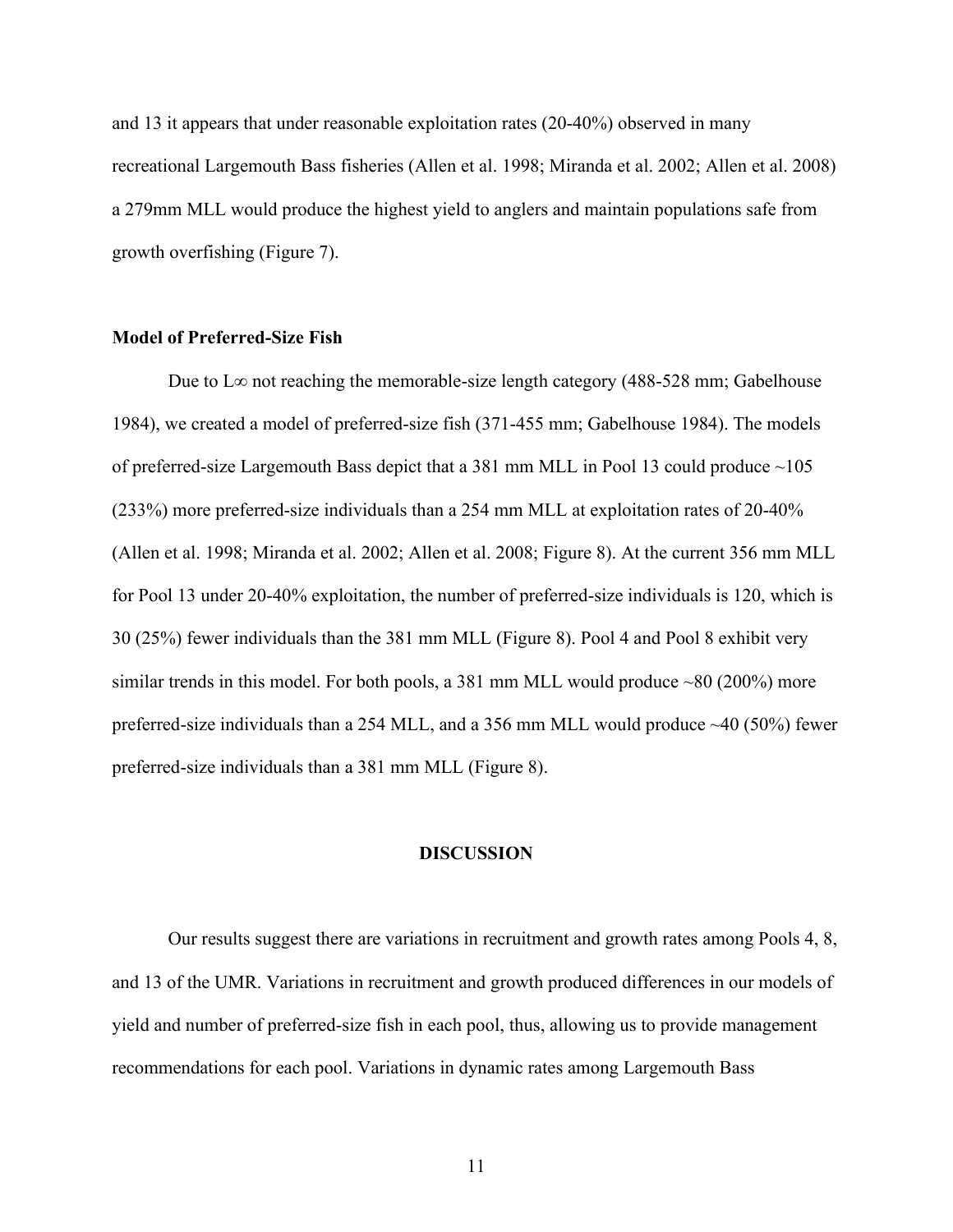populations in the study pools could be a result from a variety of biotic and abiotic factors within the pools themselves (e.g., temperature, turbidity, flood events, geographic range, submersed aquatic vegetation etc.). Largemouth Bass are a relatively slow-growing species in the northern latitudes of the United States (Beamesderfer and North 1995). Beamesderfer and North (1995) concluded that growth, productivity and natural mortality of Black Bass (ssp.) are positively correlated with temperature when they observed northern populations exhibit slower growth rates and lower natural mortality rates than that of southern Largemouth Bass populations in the U.S.

Air temperature directly influences water temperature, which directly affects recruitment in many fish species, including Largemouth Bass (Beamesderfer and North 1995; Fullerton et al. 2000). The northern-most part of the United States, including Pool 4, sometimes endures harsh winter extremes, which could negatively affect recruitment success for Pool 4 and other surrounding waterbodies (Fullerton et al. 2000). Though temperature has shown to produce differences in dynamic rate functions among Largemouth Bass along a broad latitudinal scale, our evidence does not support temperature as the main driver in the differences observed among the three pools because their annual water temperatures show only slight differences (Figure 9). Therefore, exploring other potential abiotic or biotic factors that could be driving the higher variation in recruitment of the Pool 4 Largemouth Bass population may be more informative.

As assessed by USGS (2020), the portion of Pool 4 upstream of Lake Pepin generally exhibits higher turbidity than that of the other two study pools. Turbidity has been observed to affect overall nest success in *Micropterus spp*. by increasing sediment loads in nests and forcing the males to abandon nest sites (Lukas and Orth 1995). Furthermore, turbidity has been linked to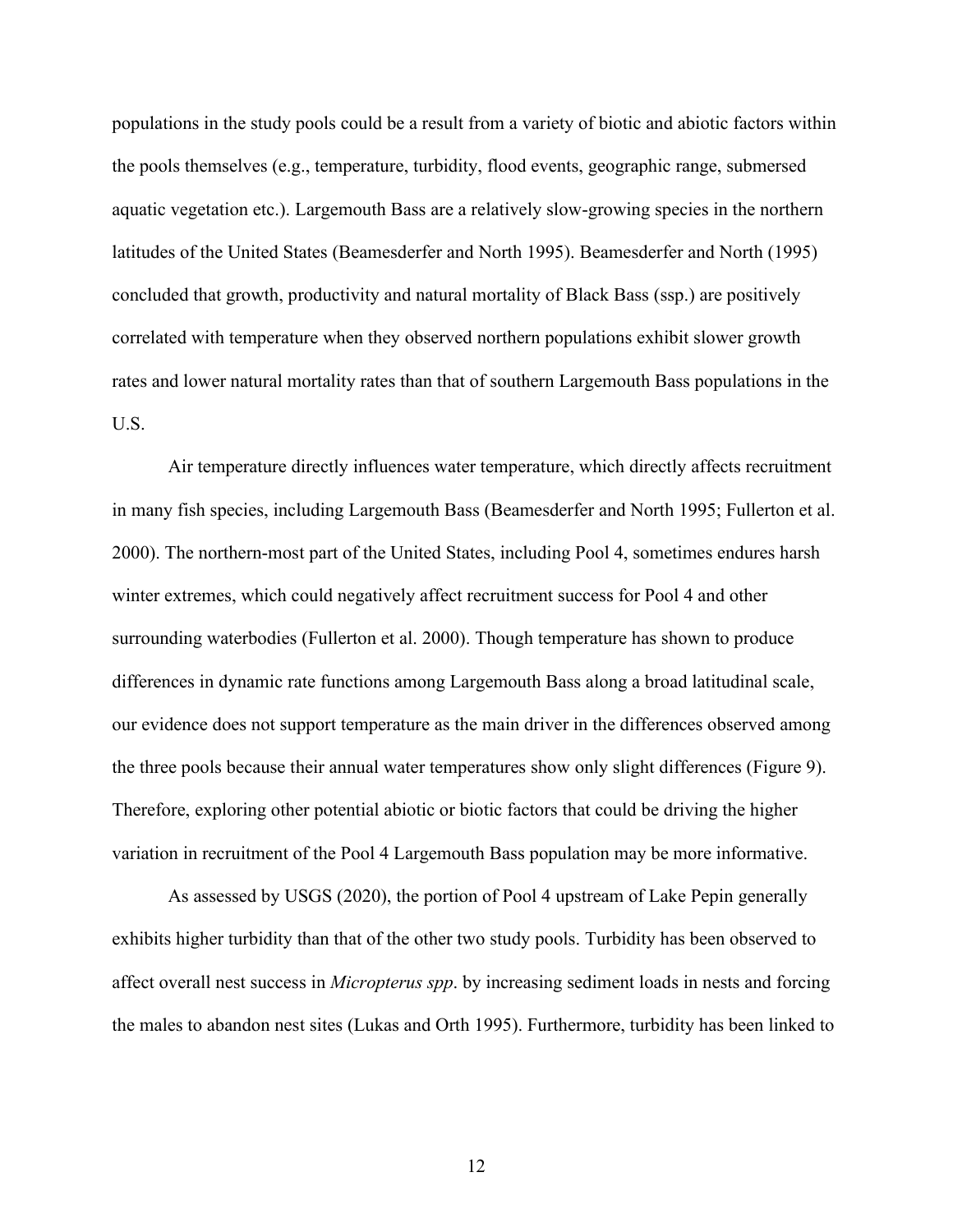decreased growth in Largemouth Bass (Wolfe et al. 2009). Thus, the increased turbidity in Pool 4 could be a factor affecting reduced growth and variable recruitment of Largemouth Bass.

Parkos and Wahl (2010) determined that variation in recruitment strength of intrapopulation species within a community were associated with either production of age-0 fish from the parental care stage or prey fish (e.g., Bluegill *Lepomis macrochirus*) abundance. With these results in mind, Parkos and Wahl (2010) suggest that Largemouth Bass management should focus on actions designed to promote nesting success, as well as communities that support the growth and production of prey fish species to ensure food availability for Largemouth Bass recruitment success. However, a study on synchrony between Black Bass ssp. and Crappie ssp. recruitment in Missouri reservoirs suggests that management to improve recruitment of one species may not enhance the recruitment of another one (Michaletz and Siepker 2013), as synchrony was not observed between these fishes' recruitment patterns. Therefore, it may be beneficial for managers to conduct community assessments within Pool 4 to help explicate the main drivers for variable recruitment. Managers should also keep in mind the potential effects on other species' recruitment variability when implementing any strategies to improve recruitment of any specific species.

The Flood Pulse Concept idealized by Junk et al. (1989) states that fish use the floodplain to gain access to optimal nursery habitat and spawning grounds (Galat and Zweimüller 2001). Floodplain connectivity has been linked to recruitment success. The impounded UMR has maintained off-channel connectivity (De Jager and Rohweder 2011), thus, it is unlikely that lack of floodplain connectivity is influencing the somewhat variable recruitment in Pool 4. However, enhancing floodplain connectivity in Pool 4 could improve recruitment success by providing crucial nursery habitat.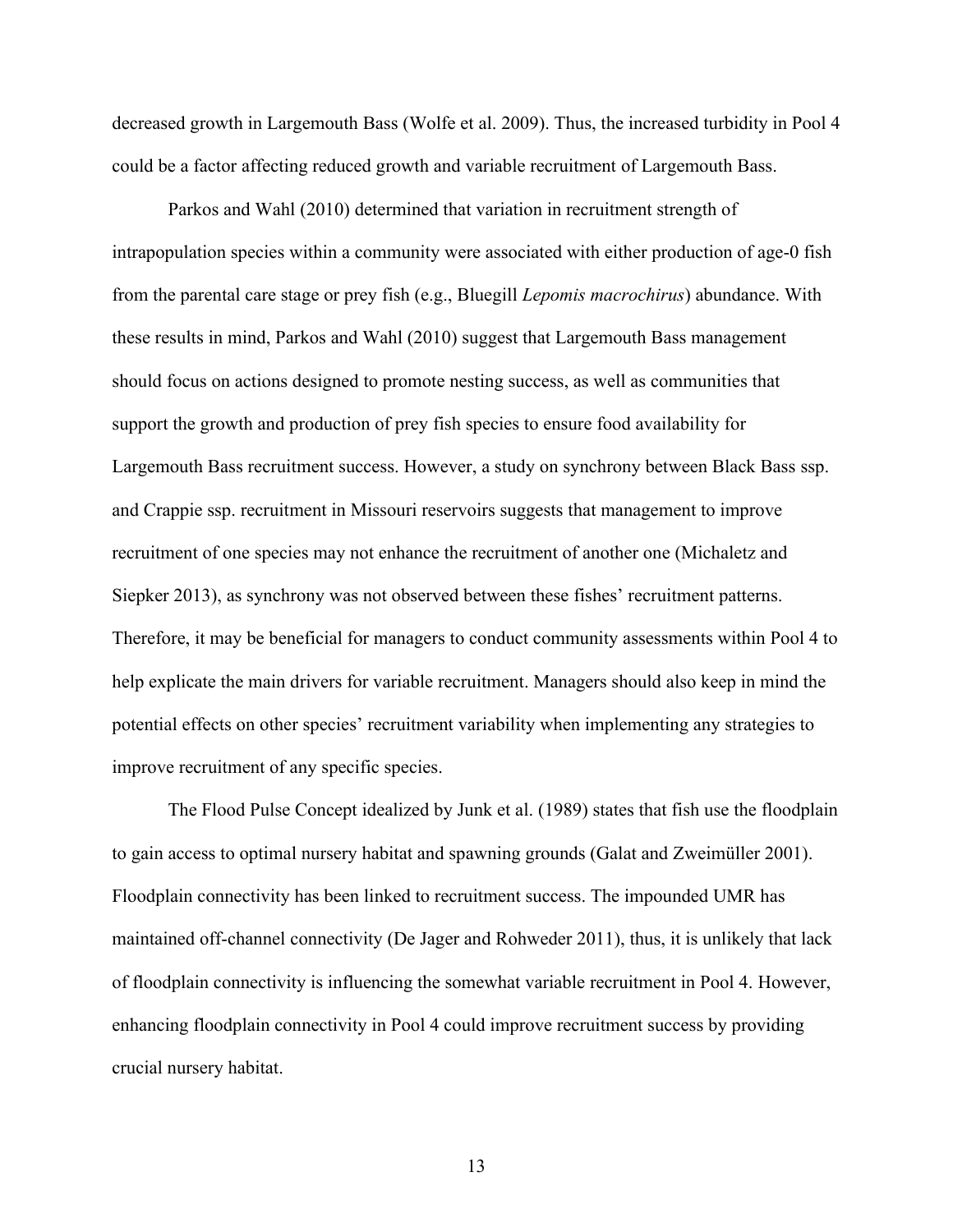Bergmann's Rule states that body size correlates positively with latitude and negatively with temperature (McNab 1971). However, the converse of Bergmann's Rule has been observed in warmwater fish species inhabiting freshwaters because body size correlates negatively with latitude and positively with temperature (Rypel 2014). Therefore, we expected Pool 13 to exhibit increased growth rates and larger individual body size in relation to Pools 4 and 8 due to its lowest position of the three pools on the latitudinal gradient (Figure 1), and its likely higher water temperatures (Figure 9) in relation to the other pools. Our models confirmed the converse of Bergmann's Rule concept by showing that Pool 13 has the highest growth potential (L $\infty$  = 478 mm), depicting that overall growth potential for the Largemouth Bass population in Pool 13 is greater than that of the populations in Pools 4 (L∞ = 448 mm) and 8 (L∞ = 453 mm).

The thermal requirement for optimum growth in Largemouth Bass is 24°C (Whitledge et al. 2002). Furthermore, in order to survive the effects of winter, Largemouth Bass must seek thermal refuge from extreme, cold temperatures (Torgersen et al. 2012; Westhoff et al. 2016). During periods of time when the river water temperature is colder than the groundwater or spring inflow temperature, Centrarchid ssp. will migrate to those inflow locations to thermoregulate and overwinter (Westhoff et al. 2016). Due to the typical harsh winter temperatures within the study area, a study on thermal refuge availability may be useful to managers when determining potential avenues to decrease recruitment variability in Largemouth Bass, especially in Pool 4 where we observed recruitment to be the most variable among the three study pools.

Monthly mean temperatures of each study pool were plotted to depict trends within and between each pool (Figure 9). Mean monthly temperatures were derived from temperatures recorded during LTRM stratified random water quality sampling efforts. Stratified random sampling only occurs quarterly throughout the year, therefore, only seven months (i.e., January,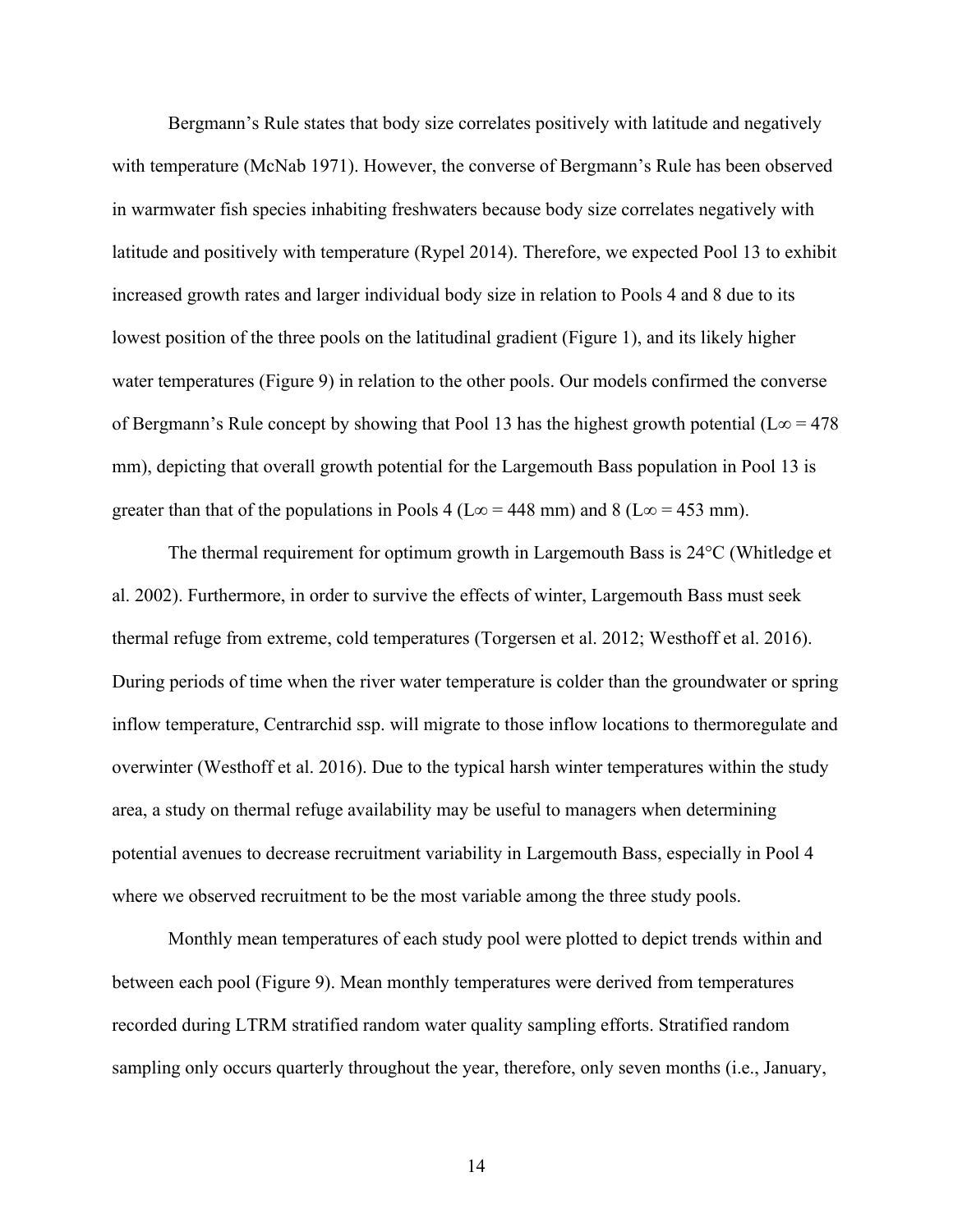February, April, May, July, August and October) out of the year are depictive of actual mean monthly temperatures. For the other five months we analyzed fixed site temperatures recorded to depict an interpool temperature trend. The values for the fixed site averages should not be interpreted as accurate temperature observations, but rather an indication of trends to bridge the gap between months with accurate temperature recordings. As expected, the mean monthly temperatures of the study pools follow a latitudinal trend (Figure 9; McNab 1971). Water temperatures of all three pools allow for a brief period of optimum growth temperatures between June and August (Figure 9). However, due to the short period of annual optimal growth temperatures in relation to populations in the southern United States, growth potential is likely reduced (Conover 1990; Whitledge et al. 2002). These three Largemouth Bass populations are growing at a slower rate than their southern counterparts that sustain longer growing seasons with optimal temperatures to produce trophy Largemouth Bass. Therefore, temperature could be the main driver of growth potential (McCormick and Wegner 1981; Modde and Scalet 1985; Conover 1990). Consequently, the reduced growth potentials observed in these populations will likely never support trophy Largemouth Bass fisheries in any of the study pools.

In 1989, Wisconsin adapted new management strategies for Black Bass ssp., altering their length limits (254 mm to 356 mm), reduced aggregate bag limits (15 fish/day to 5 fish/day), and implemented a catch-and-release-only season during the spring. In the northern one-third of Wisconsin, where the greatest density of lakes occurs, Hansen et al. (2015) tested trends in Largemouth Bass relative abundance, growth, and angler catch and harvest rates in relation to management policies spanning from 1990 to 2001. They found that when the statewide 356 mm minimum length limit was implemented, angler catch rates as well as electrofishing catch per unit effort (CPUE) increased from 0.09 fish/hr. to 0.61 fish/hr. Likewise, Carlson and Isermann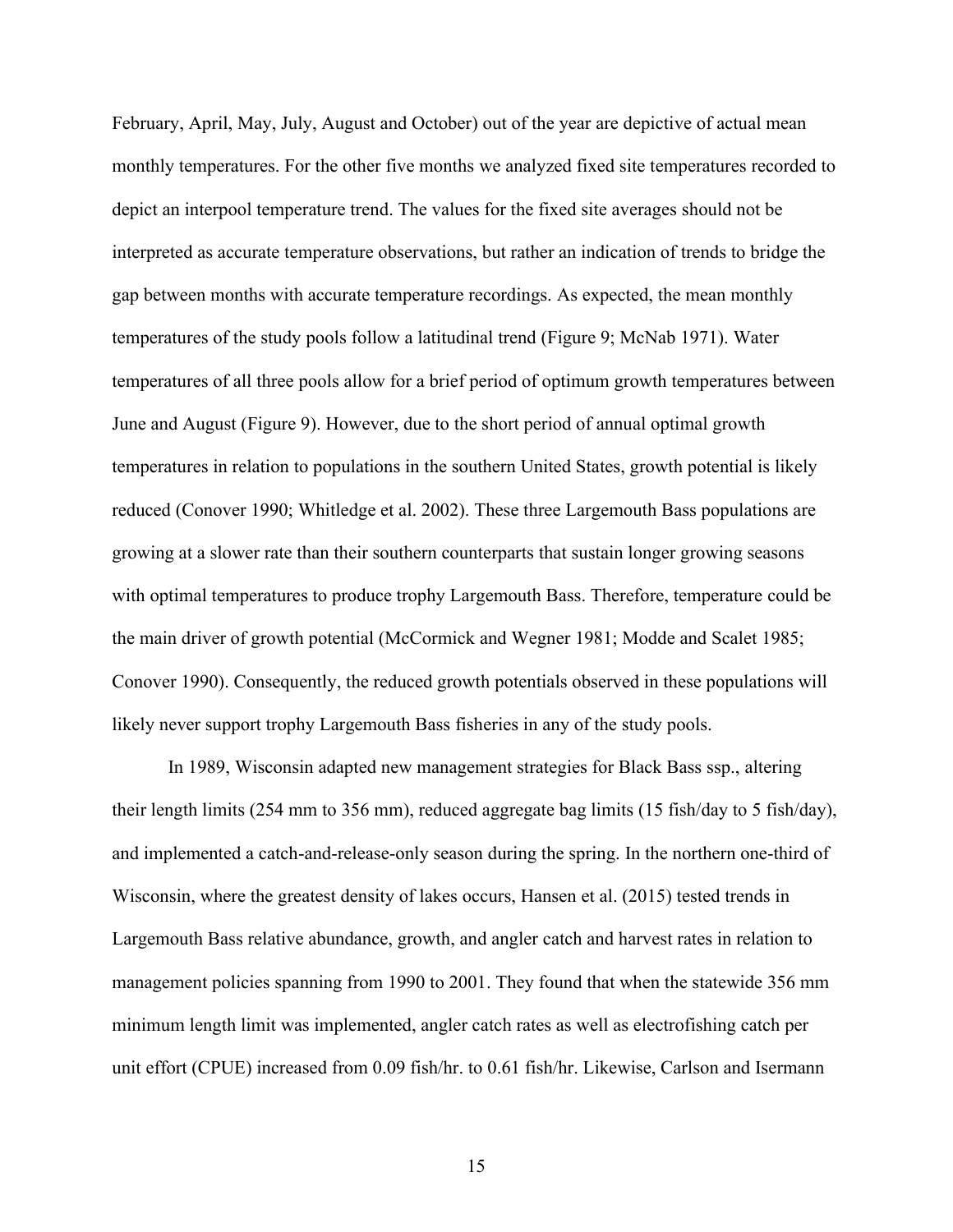$(2011)$  also found that CPUE of Largemouth Bass  $\geq$  381 mm also improved after more conservative regulations were implemented in six Minnesota lakes. However, Hansen et al. (2015) noticed that the mean total length of age-6 Largemouth Bass decreased from 370.8 mm to 340.4 mm with the 356 mm MLL. Both Carlson and Isermann (2011) and Hansen et al. (2015), documented that anglers showed an increase in voluntary release of Largemouth Bass. With these results in mind, we could assume that anglers in Pools 4, 8 and 13 are adopting similar ethics as anglers in nearby Wisconsin and Minnesota lakes by voluntarily releasing fish in hopes of attaining a Largemouth Bass fishery with larger individuals. Like these two previous studies, within the study pools, we deduced that the current 356 mm MLL is the optimum regulation at which fish of preferred size for most anglers will be achieved (Figure 8) while maintaining a reasonable amount of harvest (Figure 7). While considering angler habits with regard to Largemouth Bass harvest, or lack-there-of, it is also important to consider the requirements of Largemouth Bass populations that can optimize growth when making appropriate management decisions.

Largemouth Bass are a highly sought-after sportfish in these study locations, creating pressure for managers to provide the best Largemouth Bass fishery possible. A best management practice for obtaining these sought-after fisheries is to consider angler opinion for the fishery (Edison et al. 2006). If the angler community wishes to have a maximized size structure (e.g., greater proportion of larger individuals) a conservative MLL, such as the current 356 mm MLL would be appropriate. Conversely, if the angler community wishes to maximize their yield, a more liberal MLL, such as the 279 mm MLL should be considered. Thus, due to similar maximum length potentials and recruitment, growth, and mortality estimates, management strategies should not differ among the three pools. The current 356 mm MLL appears to provide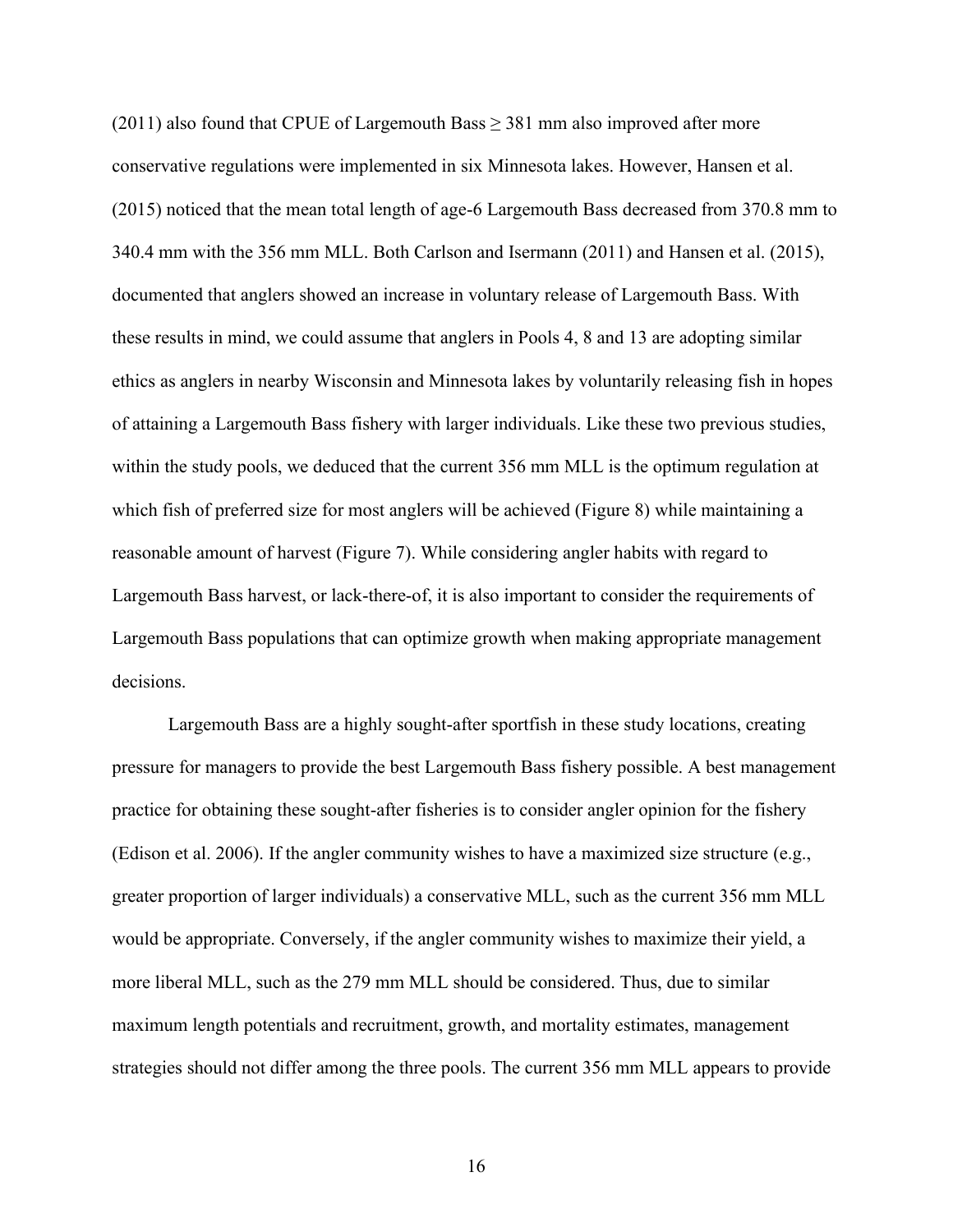a population that will not succumb to growth over-fishing, as observed in Figure 7. Furthermore, the 356 mm MLL allows these populations to reach their maximum growth potential, albeit relatively low, under reasonable exploitation rates from 20-40% (Allen et al. 1998; Miranda et al. 2002; Allen et al. 2008; Figure 7). If the current 356 mm MLL was reduced to the 279 mm MLL, Largemouth Bass anglers in Pools 4, 8, and 13 could see potential increases in yield of 20-43% overall under reasonable exploitation rates of 20-40%. Though a more liberal MLL would likely increase angler yield, size structure and growth potential would likely be hindered.

Largemouth Bass anglers typically exhibit catch-and-release ethics in hopes to improve the size structure of the population they are fishing. Thus, we would assume keeping the current 356 mm MLL would best benefit the anglers and provide the opportunity for these fish to reach their maximum growth potential, while still providing harvest opportunities if so desired. Additionally, the growth coefficients of these three Largemouth Bass populations, as previously mentioned, depict that a trophy fishery (i.e., individuals  $\geq 610$  mm; Gabelhouse 1984) is not likely due to the relatively low maximum growth potential (L∞) for each population only ranging between 448-478 mm. In order for these populations to become trophy fisheries, L∞ would have to drastically increase from what they are now (448-478 mm) to  $\geq 670$  mm (Gabelhouse 1984; Dotson et al. 2013). While maintaining current habitat and climatic trends, it is unlikely that these Largemouth Bass fisheries can ever be considered "trophy" fisheries. Therefore, managers should resist pressure from anglers to invoke more restrictive angling regulations as they will likely not produce a trophy fishery in these study pools provided current temperature trends.

However, climate change may have an impact on growth rates of these three northern Largemouth Bass populations in the future. As average annual temperatures continue to rise, Largemouth Bass populations at more northern latitudes could see responses in dynamic rate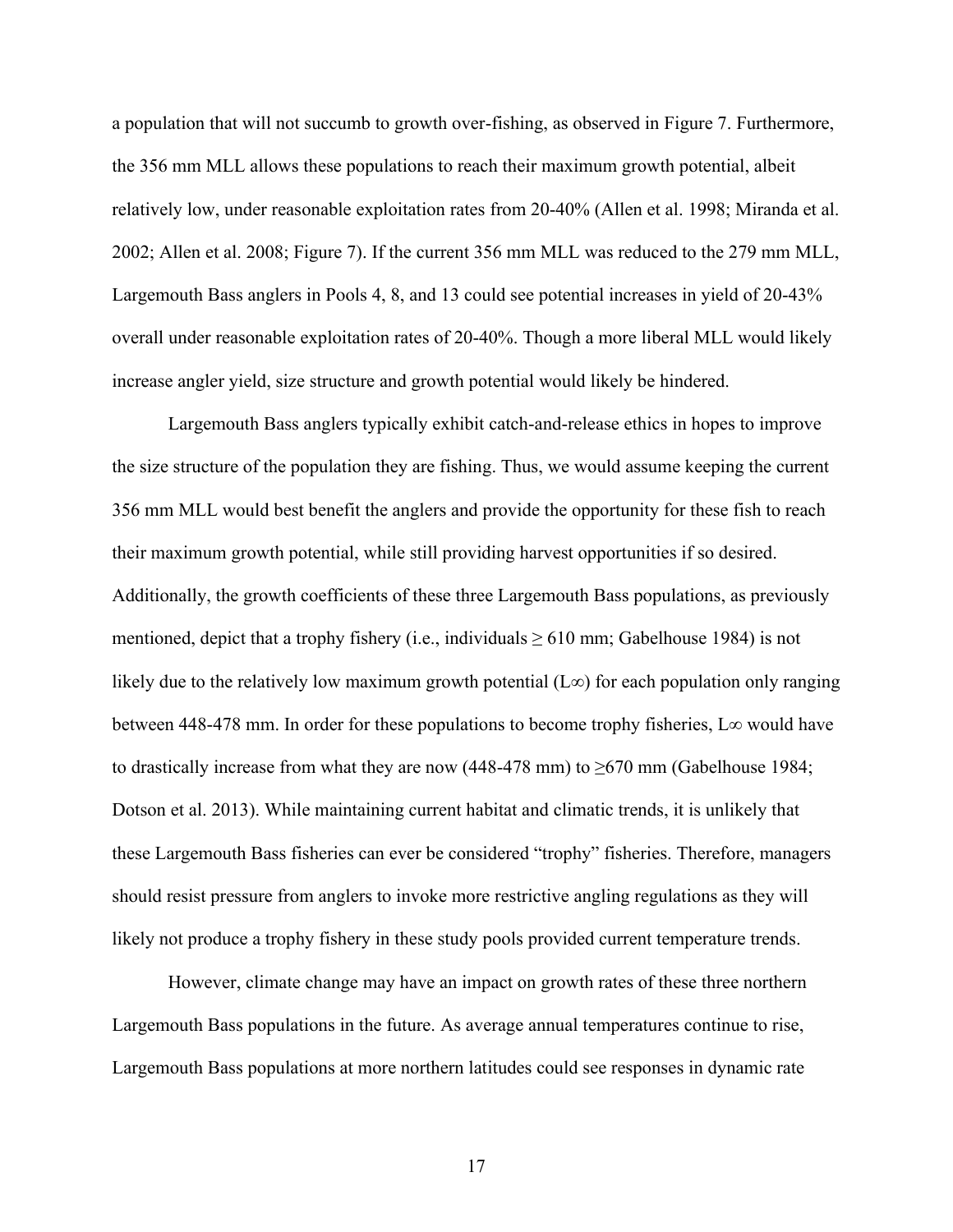functions. If warmer water temperatures occur, it would likely create longer growing seasons for Largemouth Bass in Pools 4, 8, and 13. This, in turn, could allow these populations to see improved size structure and more stable recruitment. Therefore, re-examining these three Largemouth Bass populations as water temperatures increase from a warming climate would be beneficial for managers to gain insight on the response of these populations to climate change. Management recommendations could then be adapted appropriately.

Estimates of recruitment, growth, and mortality in each of these study pools provide novel data regarding Largemouth Bass populations in the UMR. Future efforts evaluating angler harvest could help provide specific exploitation rates to better interpret the exploitation models herein. Continued monitoring of dynamic rates can also provide information on Largemouth Bass response to climate change. Furthermore, elucidating relationships with other variables (e.g., turbidity, aquatic vegetation, habitat improvements, etc.) could provide a basis for developing strategies to make improvements in growth and recruitment in these populations. Demographic rate estimates remain an important part of fisheries science and provide important insight into populations of exploited fisheries. Proper estimates of recruitment, growth, and mortality can provide managers with best management practices to improve the recreational fisheries in the UMR.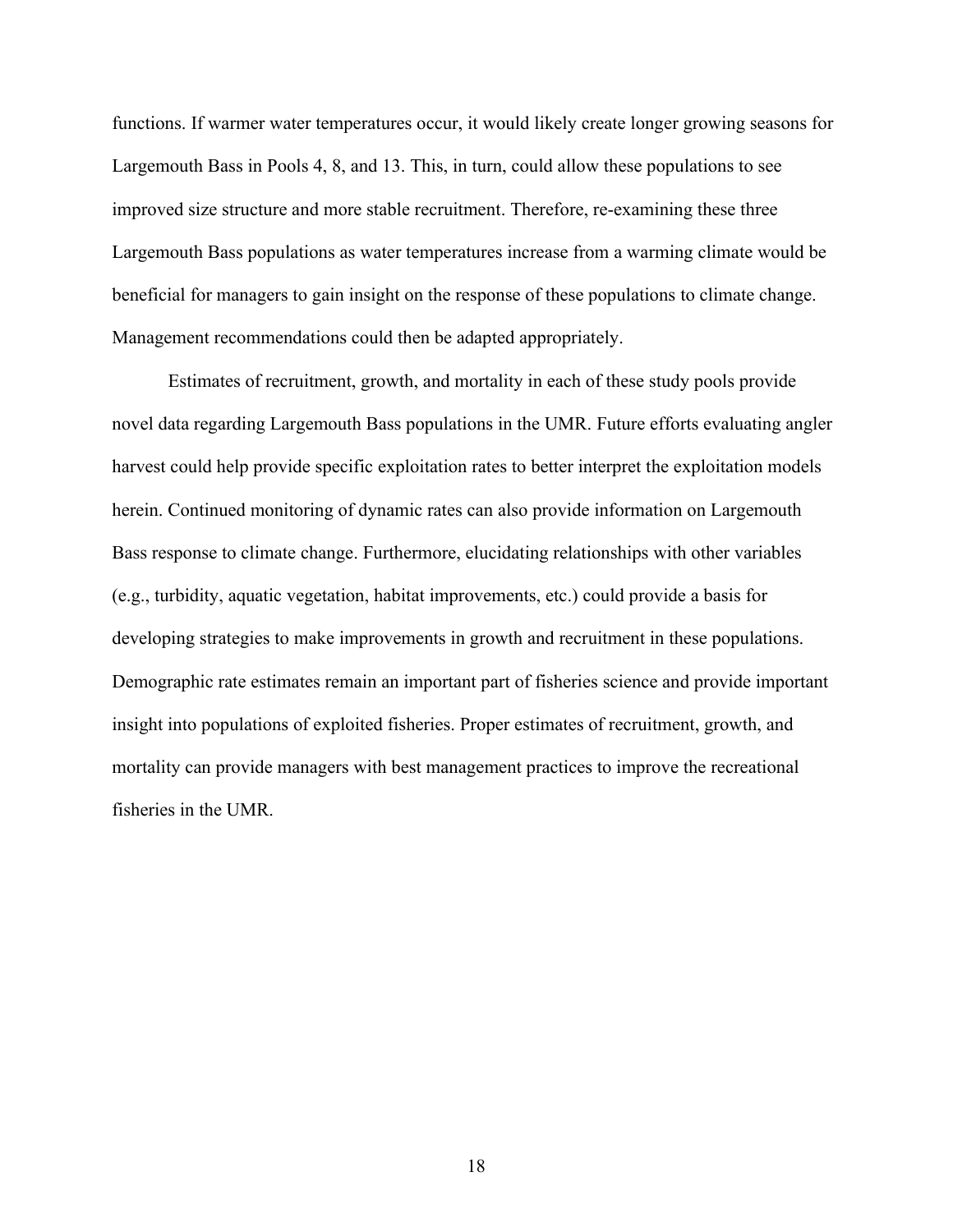# **REFERENCES**

- Abner, J., and Q. Phelps. 2018. Latitudinal trends in Freshwater Drum population dynamics: Facing a changing climate. River Research and Applications 34:262–269.
- Allen, M. S., C. J. Walters, and R. Myers. 2008. Temporal trends in largemouth bass mortality, with fishery implications. North American Journal of Fisheries Management 28:418-427.
- Allen, M. S., L. E. Miranda, and R. E. Brock. 1998. Implications of compensatory and additive mortality to the management of selected sportfish populations. Lakes and Reservoirs: Research and Management 3:67–79.
- Beamesderfer, R. C., and J. A. North. 1995. Growth, natural mortality, and predicted response to fishing for Largemouth Bass and Smallmouth Bass populations in North America. North American Journal of Fisheries Management 15:688–704.
- Beamish. R. J., and G. A. McFarlane. 1987. Current trends in age determination methodology. Age and growth of fish 15-42.
- Beverton, R. J. H., and S. J. Holt. 1957. On the dynamics of exploited fish populations. Copeia 1958:242.
- Buckmeier, D. L., and R. G. Howells. 2003. Validation of otoliths for estimating ages of Largemouth Bass to 16 years. North American Journal of Fisheries Management 23:590– 593.
- Carlson, A. J., and D. A. Isermann. 2010. Mandatory catch and release and maximum length limits for Largemouth Bass in Minnesota: Is exploitation still a relevant concern? North American Journal of Fisheries Management 30:209-220.
- Conover, D. O. 1990. The relation between capacity for growth and length of growing season: Evidence for and implications of counter gradient variation. Transactions of the American Fisheries Society 119:416–430.
- Conover, D. O., and Present, T. M. C. 1990. Counter gradient variation in growth rate: Compensation for length of the growing season among Atlantic Silversides from different latitudes. International Association for Ecology 83:316–324.
- Cooke, S., and D. P. Philipp. 2009. Centrarchid fishes: diversity, biology, and conservation. John Wiley & Sons.
- De Jager, N. R. and J. J. Rohweder. 2012. Spatial patterns of aquatic habitat richness in the Upper Mississippi River floodplain, USA. Ecological Indicators 13:275-283.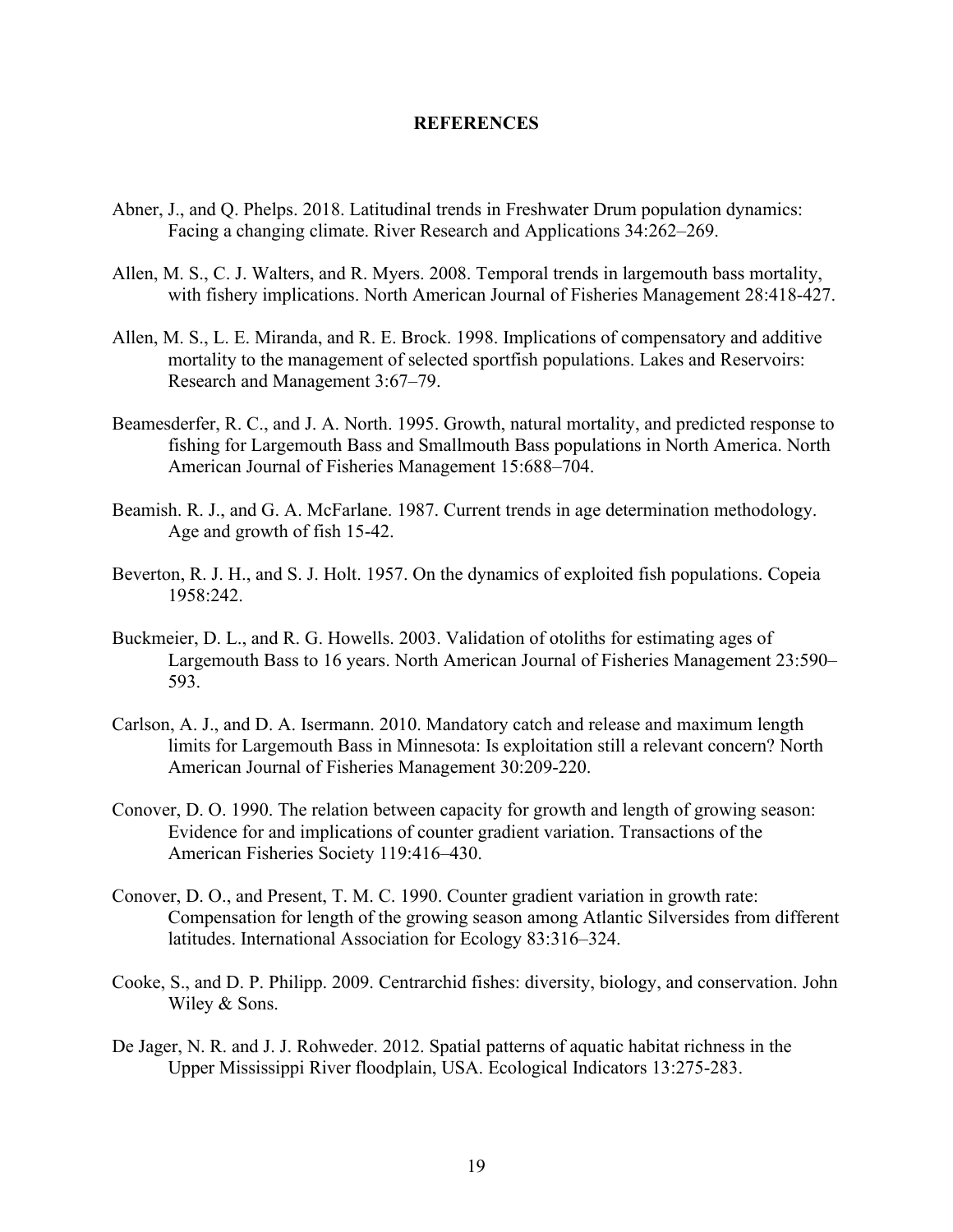- DeVries, D. R., and R. V. Frie. 1996. Determination of age and growth. Fisheries techniques, 2nd edition. American Fisheries Society, Bethesda, Maryland 85:483-512.
- Dotson, J. R., M. S. Allen, J. A. Kerns, and W. F. Pouder. 2013. Utility of restrictive harvest regulations for trophy Largemouth Bass management. North American Journal of Fisheries Management 33:499–507.
- Edison, T. W., D. H. Wahl, M. J. Diana, D. P. Philipp, and D. J. Austen. 2006. Angler opinion of potential Bluegill regulations on Illinois lakes: effects of angler demographics and Bluegill population size structure. North American Journal of Fisheries Management 26:800-811.
- Fullerton, A. H., J. E. Garvey, R. A. Wright, and R. A. Stein. 2000. Overwinter growth and survival of Largemouth Bass: Interactions among size, food, origin, and winter severity. Transactions of the American Fisheries Society 129:1-12.
- Gabelhouse Jr, D. W. 1984. A length‐categorization system to assess fish stocks. North American Journal of Fisheries Management 4:273-285.
- Galat, D. L. and I. Zweimüller. 2001. Conserving large-river fishes: is the highway analogy an appropriate paradigm?. Journal of the North American Benthological Society 20:266– 279.
- Garvey, J. E., and E. A. Marschall. 2003. Understanding latitudinal trends in fish body size through models of optimal seasonal energy allocation. Canadian Journal of Fisheries and Aquatic Sciences 60:938–948.
- Guy, C. S., and D. W. Willis. 1995. Population characteristics of Black Crappies in South Dakota waters: A case for ecosystem-specific management. North American Journal of Fisheries Management 15:754– 765.
- Hansen, J. F., G. G. Sass, J. W. Gaeta, G. A. Hansen, D. A. Isermann, J. Lyons, and M. J. V. Zanden. 2015. Largemouth Bass management in Wisconsin: Intraspecific and interspecific implications of abundance increases. American Fisheries Society Symposium 82:193-206.
- Ickes, B. S., J. S. Sauer, and J. T. Rogala. 2014. Monitoring rationale, strategy, issues, and methods: UMRR-EMP LTRMP Fish Component. US geological survey program report P001a.
- Isermann, D. A., W. L. Mckibben, and D. W. Willis. 2002. An analysis of methods for quantifying crappie recruitment variability. North American Journal of Fisheries Management 22:1124–1135.
- Junk, W. J., P. B. Bayley, and R. E. Sparks. 1989. The flood pulse concept in river-floodplain systems. Canadian special publication of fisheries and aquatic sciences 106:110-127.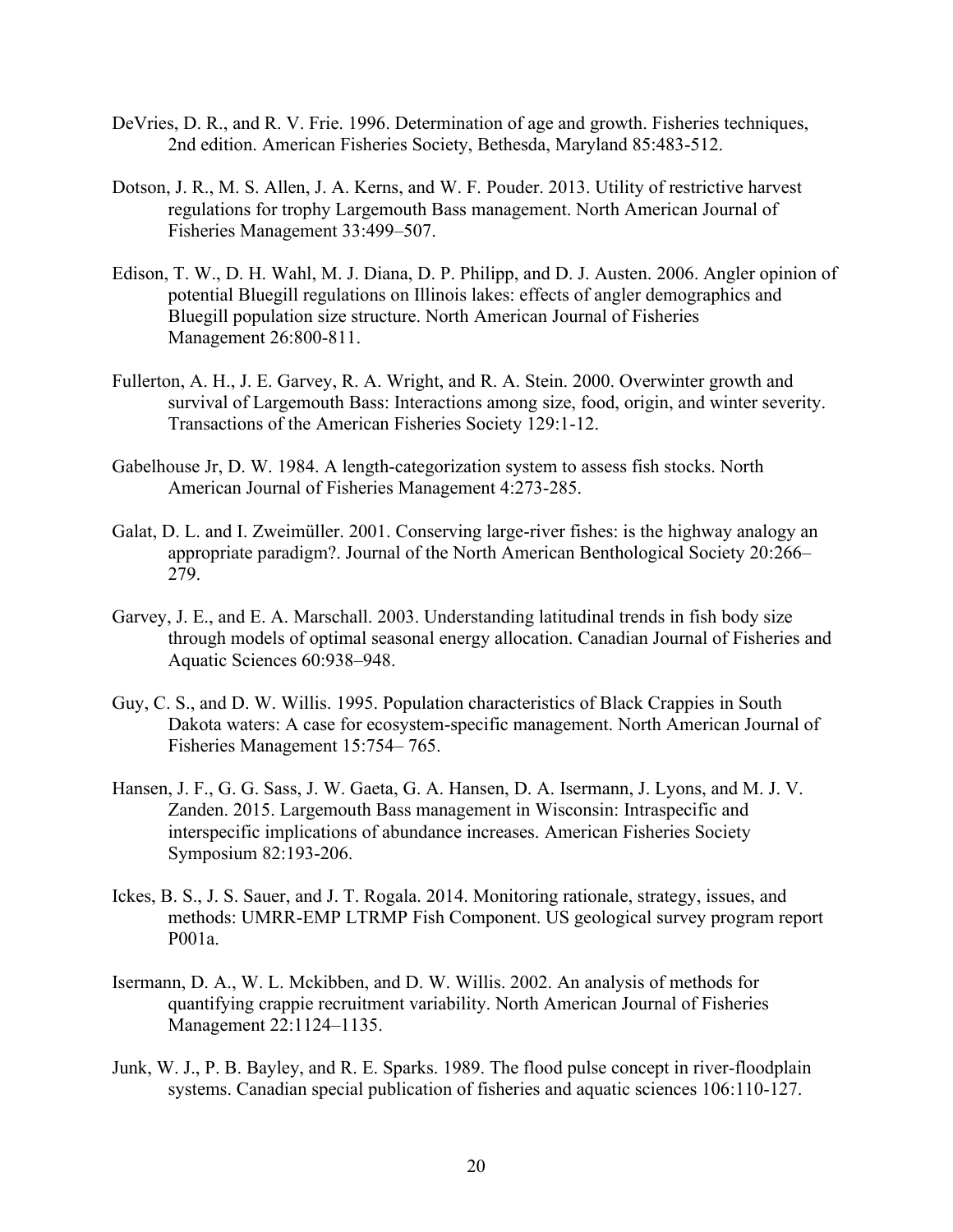- Lukas, J. A. and D. J. Orth. 1995. Factors affecting nesting success of Smallmouth Bass in a regulated Virginia stream. Transactions of the American Fisheries Society 124:726–735.
- Maceina, M. J., and P. W. Bettoli. 1998. Variation in Largemouth Bass recruitment in four mainstream impoundments of the Tennessee River. North American Journal of Fisheries Management 18:998–1003.
- Maceina, M. J., and S. M. Sammons. 2006. An evaluation of different structures to age freshwater fish from a northeastern US river. Fisheries Management and Ecology 13:237–242.
- McCormick, J. H., and J. A. Wegner. 1981. Responses of Largemouth Bass from different latitudes to elevated water temperatures. Transactions of the American Fisheries Society 110:417-429.
- McNab, B. K. 1971. On the ecological significance of Bergmann's rule. Ecology 52(5):845–854.
- Michaletz, P. H., and M. J. Siepker. 2013. Trends and synchrony in black bass and crappie recruitment in Missouri reservoirs. Transactions of the American Fisheries Society 142:105-118.
- Miranda, L. E., R. E. Brock, and B. S. Dorr. 2002. Uncertainty of exploitation estimates made from tag returns. North American Journal of Fisheries Management 22:1358.
- Modde, T., and C. G. Scalet. 1985. Latitudinal growth effects on predator-prey interactions between Largemouth Bass and Bluegills in ponds. North American Journal of Fisheries Management 5:227-232.
- Parkos III, J. J., and D. H. Wahl. 2010. Intra-and intersystem variation in Largemouth Bass recruitment: Reproduction, prey availability, and the timing of year-class establishment. Transactions of the American Fisheries Society 139:1372-1385.
- Raibley, P. T., T. M. O'Hara, K. S. Irons, K. D. Blodgett, and R. E. Sparks. 1997. Largemouth Bass size distributions under varying annual hydrological regimes in the Illinois River. Transactions of the American Fisheries Society 126:850-856.
- Ratcliff, E. N., E. J. Gittinger, T. M. O'Hara and B. S. Ickes. 2014. Long term resource monitoring program procedures: Fish monitoring. U.S. Army Corps of Engineers, Upper Mississippi River Restoration - Environmental Management Program, Report LTRM P001.
- Ricker, W. E. 1975. Computations and interpretation of biological statistics of fish populations. Journal of the Fisheries Research Board of Canada 191:1-382.
- Rypel, A. L. 2014. The cold-water connection: Bergmann's rule in North American freshwater fishes. The American Naturalist 183:147-156.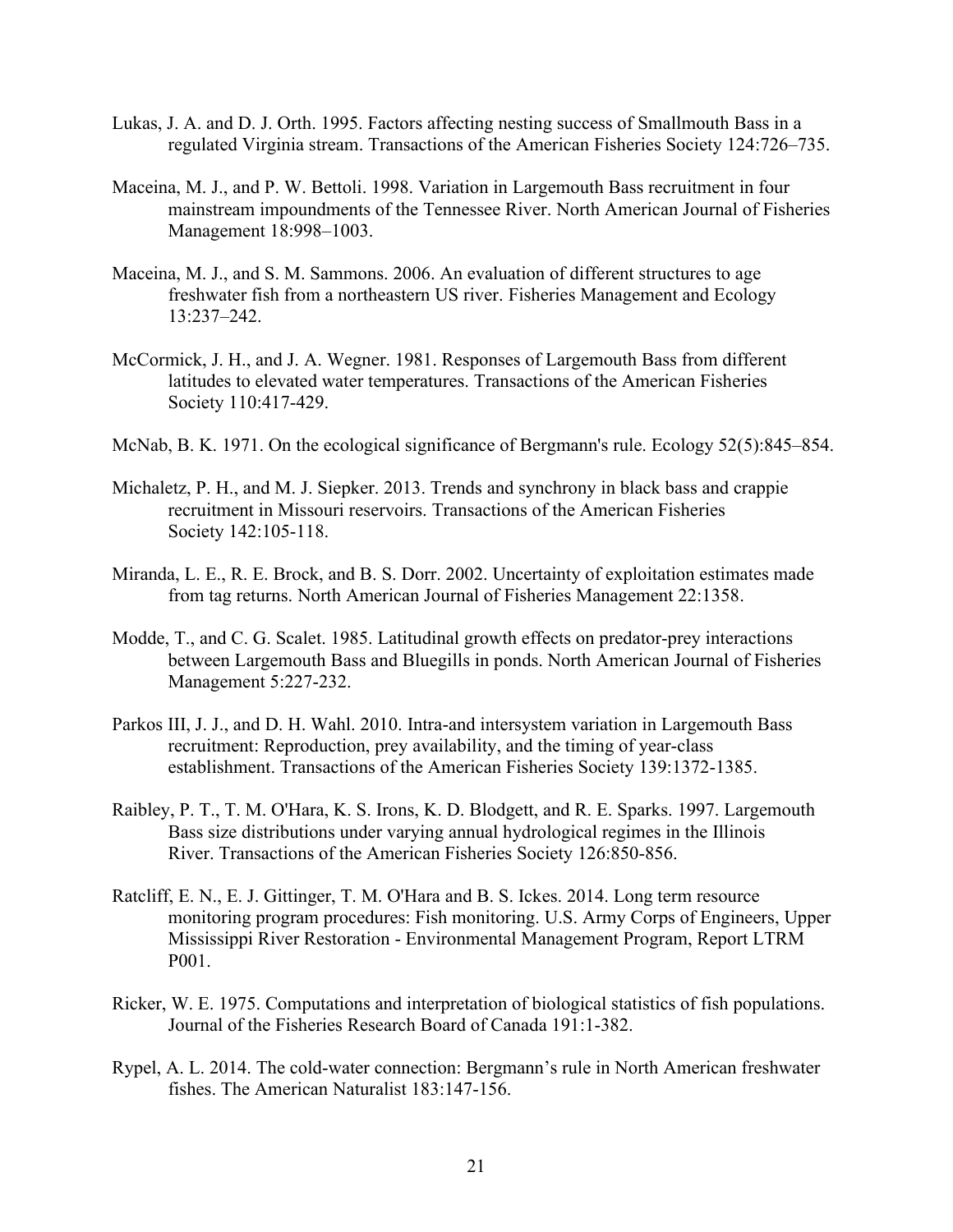- Slipke, J. W., and M. J. Maceina. 2014. Fishery analysis and modeling simulator (FAMS), version 1.64. American Fisheries Society, Bethesda, Maryland.
- Sterling, E. M., K. B. Sterling, Q. E. Phelps, T. D. Ham, and S. J. Tripp. 2019. Smallmouth Bass population demographics in Missouri Ozark streams and an evaluation of a statewide 305‐mm minimum length limit. North American Journal of Fisheries Management 39:1175-1191.
- Torgersen, C. E., J. L. Ebersole, and D. M. Keenan. 2012. Primer for identifying cold-water refuges to protect and restore thermal diversity in riverine landscapes. EPA Region 10 Report EPA 910-C-12-001:78.
- USFWS (U.S. Fish and Wildlife Service). 2011. National survey of fishing, hunting, and wildlife-associated recreation. Available: https://www.census.gov/prod/2012pubs/fhw11 nat.pdf.
- USGS (U. S. Geological Survey). 2018. Upper Mississippi River restoration program. Long term resource monitoring Available: https://umesc.usgs.gov/rivers/upper\_mississippi/reach\_1/sel\_a\_pool\_r1.html.
- USGS (U. S. Geological Survey). 2020. Upper Mississippi River restoration program. Long term resource monitoring Available: https://umesc.usgs.gov/data\_library/water\_quality/water1\_query.shtml.
- Van Den Avyle, M. J., and R. S. Hayward. 1999. Dynamics of exploited fish populations. Inland Fisheries Management in North America. 2nd edition. American Fisheries Society, Bethesda, MD 5:127-166.
- Von Bertalanffy, L. 1938. A quantitative theory of organic growth (inquiries on growth laws. II). Human Biology 10:181–213.
- Water Resources Development Act of 1986, 33 U.S.C. §§ 652.
- Westhoff, J. T., C. Paukert, S. Ettinger-Dietzel, H. Dodd, and M. Siepker. 2016. Behavioural thermoregulation and bioenergetics of riverine Smallmouth Bass associated with ambient cold-period thermal refuge. Ecology of Freshwater Fish 25:72–85.
- Whitledge, G. W., R. S. Hayward, and C. F. Rabeni. 2002. Effects of temperature on specific daily metabolic demand and growth scope of sub-adult and adult Smallmouth Bass. Journal of Freshwater Ecology 17:353–361.
- Wolfe, M. D., V. J. Santucci Jr, L. M. Einfalt, and D. H. Wahl. 2009. Effects of Common Carp on reproduction, growth, and survival of Largemouth Bass and Bluegills. Transactions of the American Fisheries Society 138:975–983.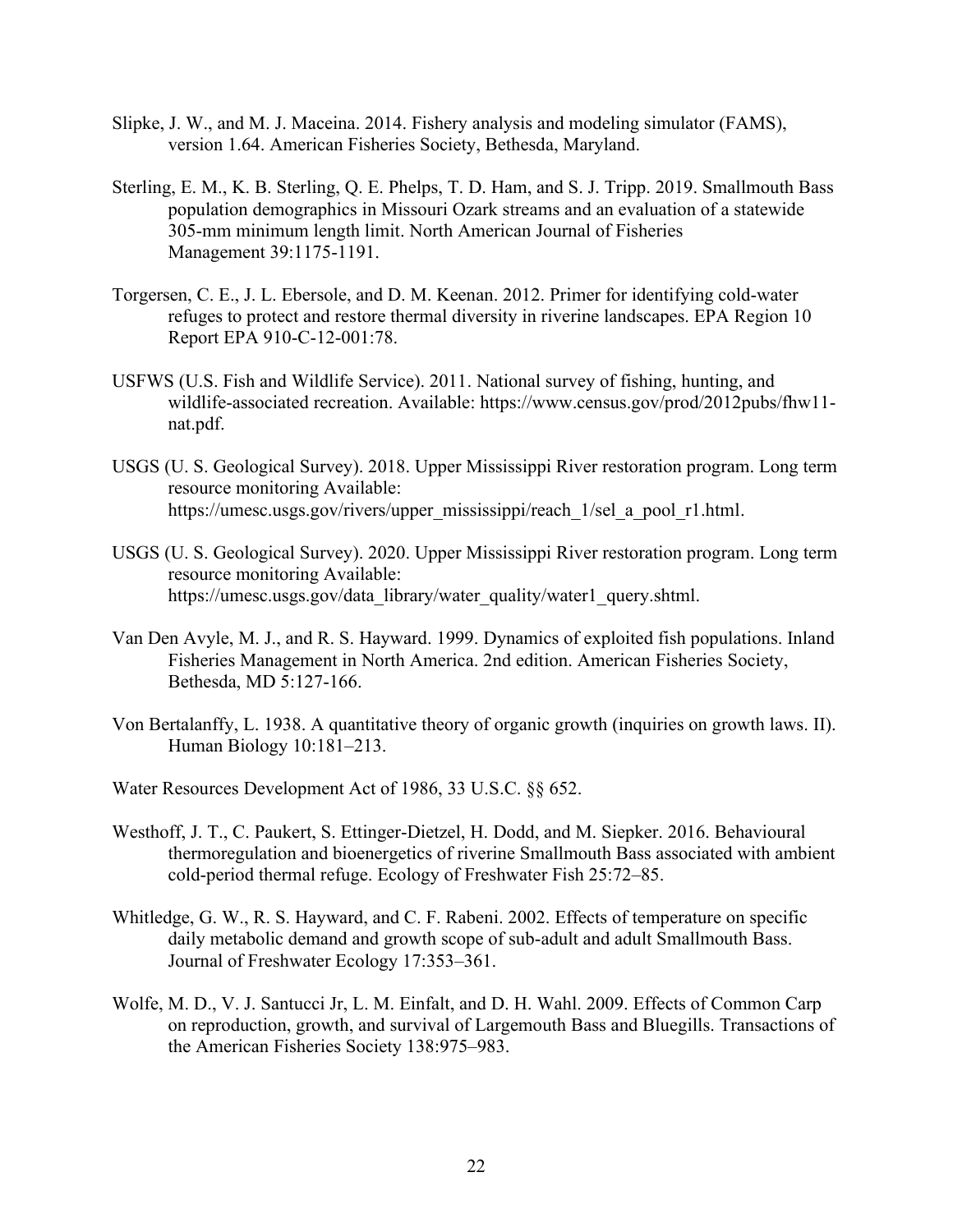Table 1. Life history parameters of Largemouth Bass captured in each study pool from 2019-2020 via daytime electrofishing conducted by LTRM; RVI are recruitment variability index values, L∞,  $K$ , and  $t_0$  are Von Bertalanffy Growth coefficients, and weight and length coefficients are log transformed. Conditional natural mortality is the combined mortality estimators' values in the absence of fishing. Total annual mortality (AM) considers instantaneous mortality and fishing mortality. Length limits (TL) are the current minimum length limits regulated in each pool. Maximum TL was the maximum total length observed and Minimum TL was the minimum total length observed. Mean TL (mm) is the Mean total length in millimeters and are portrayed with SE values.

| Parameters                                                                 | Pool 4            | Pool 8            | Pool 13           |
|----------------------------------------------------------------------------|-------------------|-------------------|-------------------|
| <b>RVI</b>                                                                 | 0.51              | 0.81              | 0.73              |
| <b>RCD</b>                                                                 | 0.63              | 0.91              | 0.94              |
| $L^{\infty}$                                                               | 448.38            | 452.6             | 478.356           |
| K                                                                          | 0.34              | 0.312             | 0.296             |
| $t_0$                                                                      | $-0.37$           | $-0.40$           | $-0.42$           |
| Maximum age (years)                                                        | 14                | 16                | 13                |
| Conditional natural mortality                                              | 0.33              | 0.31              | 0.31              |
| Total annual mortality                                                     | 0.369             | 0.377             | 0.378             |
| $Log_{10}(weight)$ : $Log_{10}(length)$ coefficients<br>(intercept; slope) | $-5.03; 3.09$     | $-5.12; 3.11$     | $-5.31; 3.19$     |
| Length limits (TL)                                                         | 356               | 356               | 356               |
| Maximum TL                                                                 | 448               | 495               | 530               |
| Minimum TL                                                                 | 45                | 20                | 28                |
| Mean TL                                                                    | $113.75 \pm 3.05$ | $144.97 \pm 2.63$ | $181.54 \pm 3.95$ |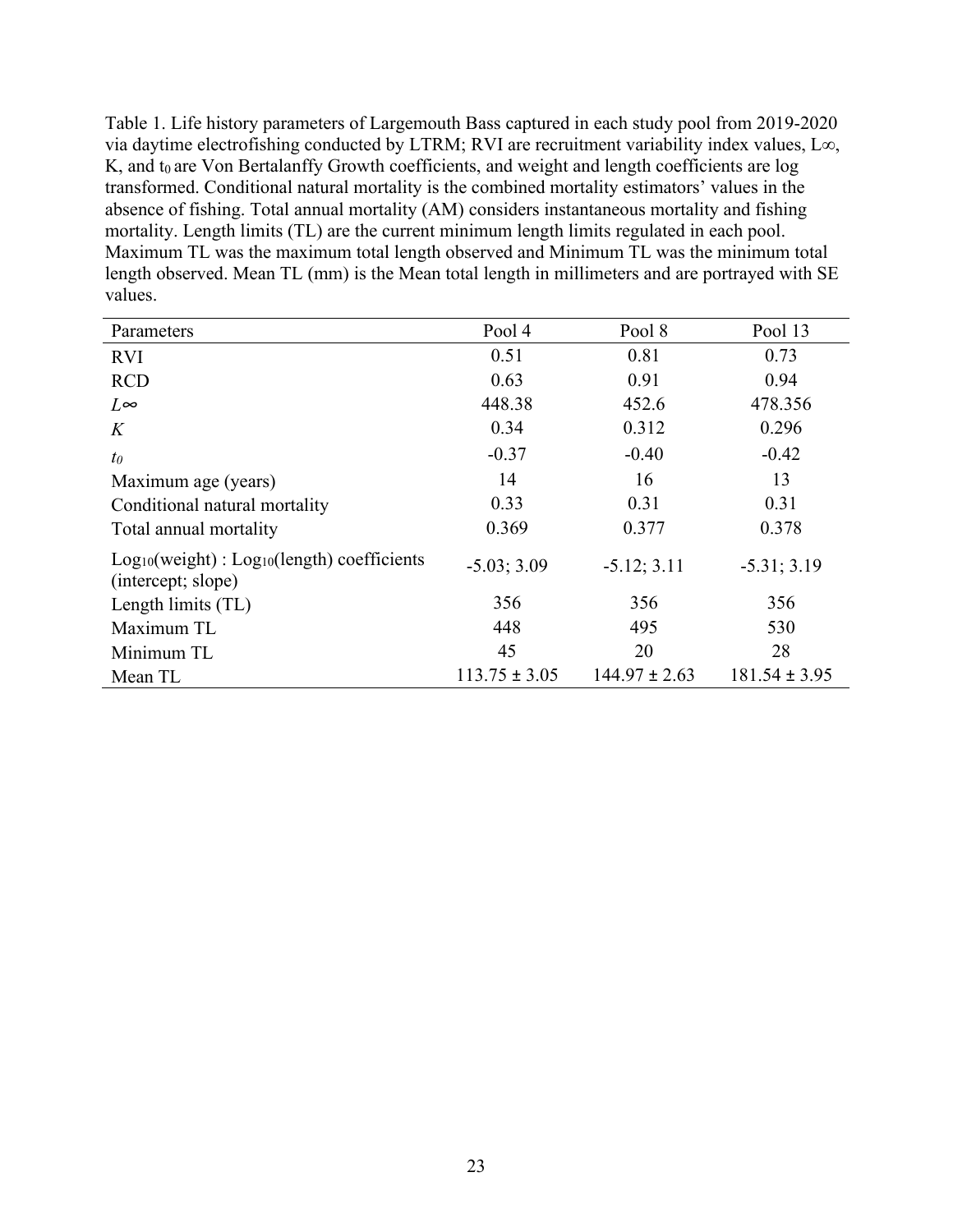| Age<br>(years) | Pool 4           | Pool 8           | Pool 13          |
|----------------|------------------|------------------|------------------|
| 0              | $82.7 \pm 0.1$   | $71.4 \pm 0.5$   | $74.2 \pm 1.1$   |
| $\mathbf{1}$   | $119.7 \pm 2.4$  | $137.3 \pm 1.7$  | $138.3 \pm 1.8$  |
| $\overline{2}$ | $223.6 \pm 12.5$ | $218.5 \pm 3.9$  | $224.3 \pm 4.9$  |
| 3              | $317.7 \pm 14.0$ | $301.8 \pm 5.7$  | $319.6 \pm 5.9$  |
| $\overline{4}$ | $376.8 \pm 4.2$  | $360.9 \pm 3.2$  | $374.3 \pm 4.4$  |
| 5              | $410 \pm 0$      | $372.8 \pm 6.1$  | $385.3 \pm 5.3$  |
| 6              | $373.5 \pm 17.5$ | $382.3 \pm 8.4$  | $391.6 \pm 10.2$ |
| $\overline{7}$ |                  | $405 \pm 4.6$    | $418 \pm 9.1$    |
| 8              | $435 \pm 2$      | $430.4 \pm 11.8$ | $446.9 \pm 6.1$  |
| 9              |                  | $439.3 \pm 12.7$ | $472 \pm 0$      |
| 10             | $426 \pm 11.0$   | $437.6 \pm 8.8$  | $443.8 \pm 11.6$ |
| 11             | $442 \pm 16.0$   | $440.4 \pm 15.2$ | $465 \pm 65$     |
| 12             |                  | $451 \pm 0$      |                  |
| 13             | $425 \pm 1$      | $454 \pm 4$      | $456 \pm 0$      |
| 14             | $443 \pm 0$      | $400 \pm 0$      |                  |
| 15             |                  |                  |                  |
| 16             |                  | $460 \pm 0$      |                  |

Table 2. The mean TL (mm) of Largemouth Bass at various age estimates for each study pool from 2019-2020. Fish were captured via daytime electrofishing conducted by LTRM. The dashes indicate that no individuals of that age were analyzed in this study.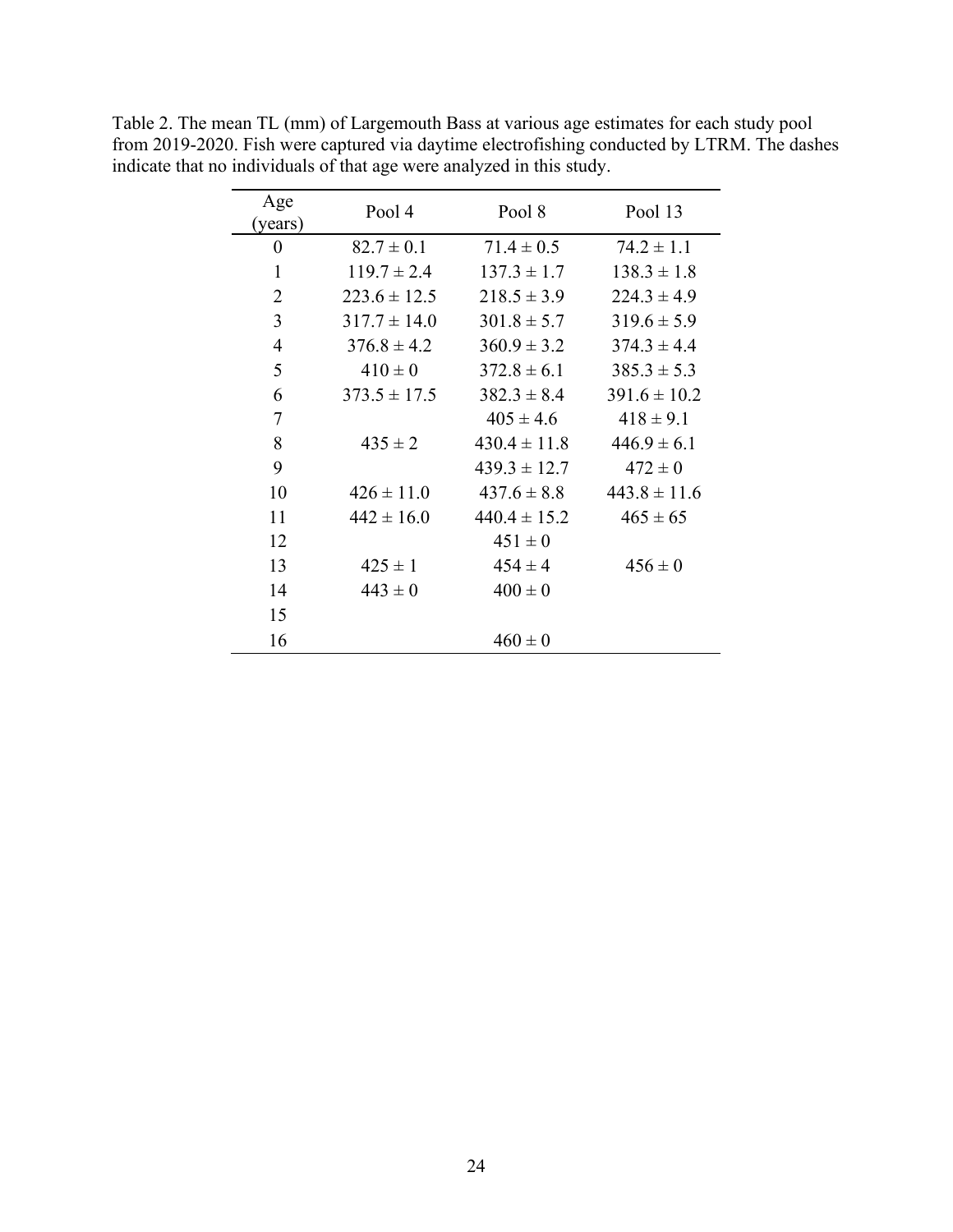

Figure 1. A map of the Upper Mississippi River. Pools 4, 8, and 13 are denoted with dark coloring.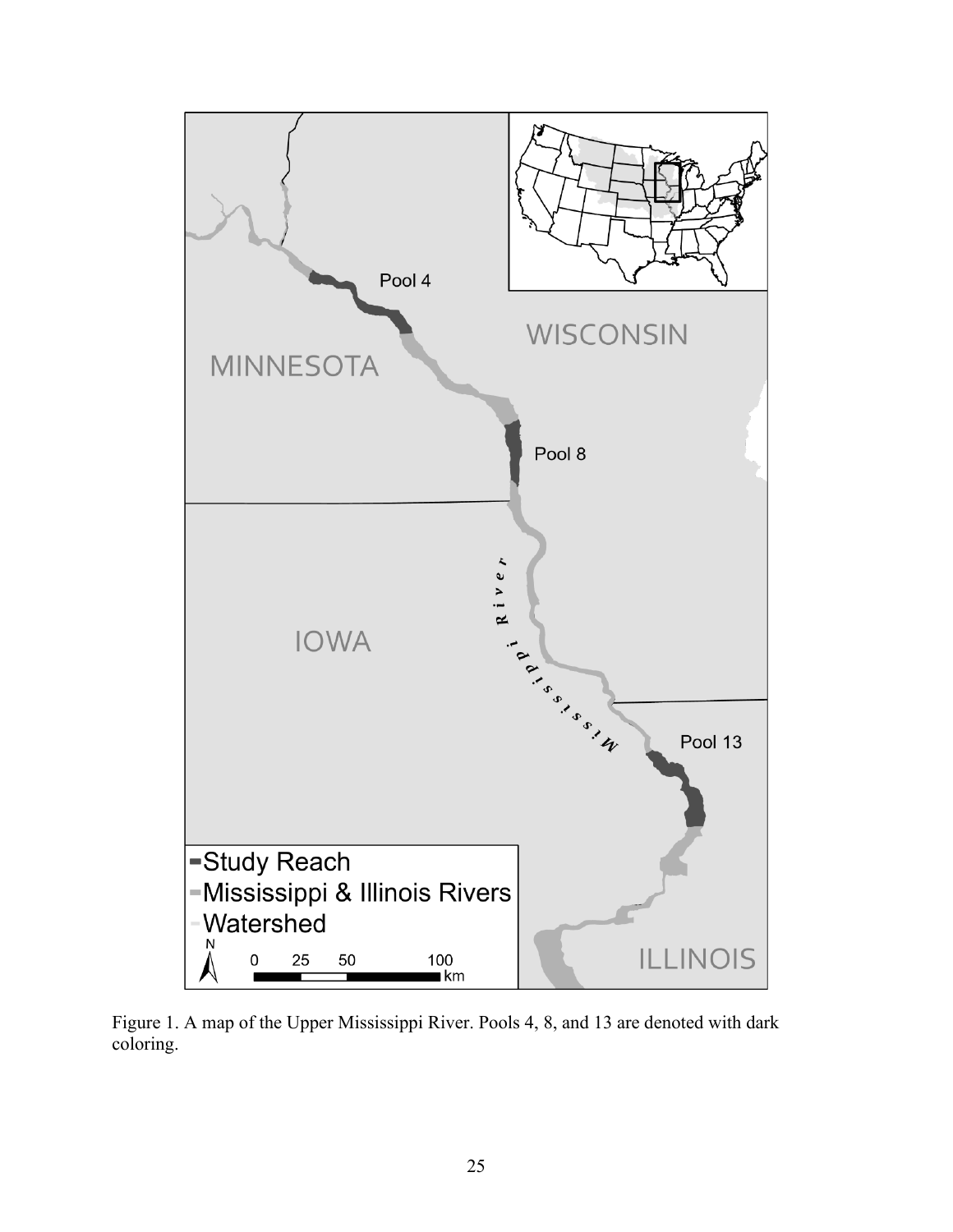

Figure 2. Largemouth Bass TL (mm) frequency distribution from each study pool from 2019- 2020. Fish were captured via daytime electrofishing conducted by LTRM.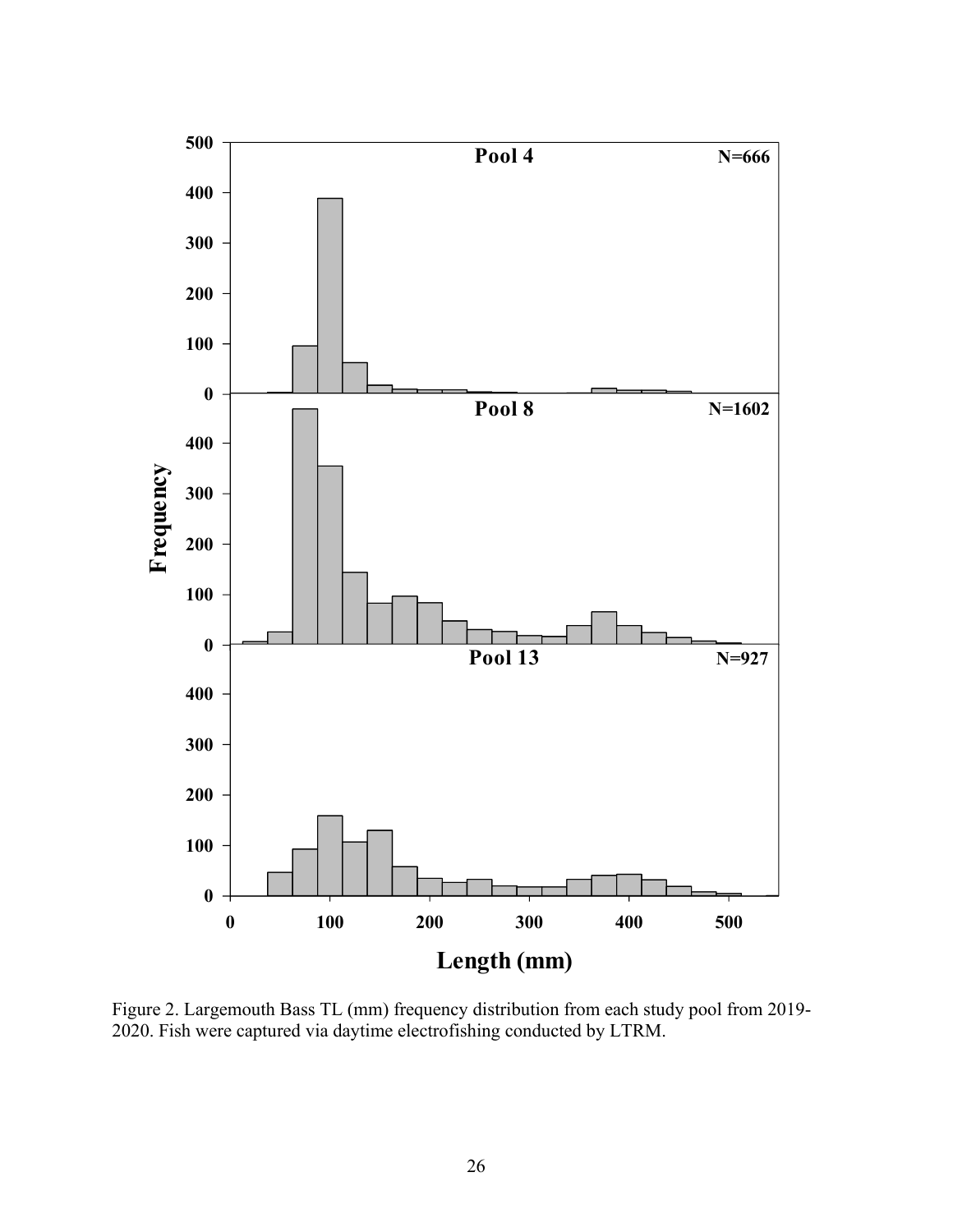

Figure 3. Largemouth Bass age frequency distributions from each study pool from 2019-2020. Fish were captured via daytime electrofishing conducted by LTRM.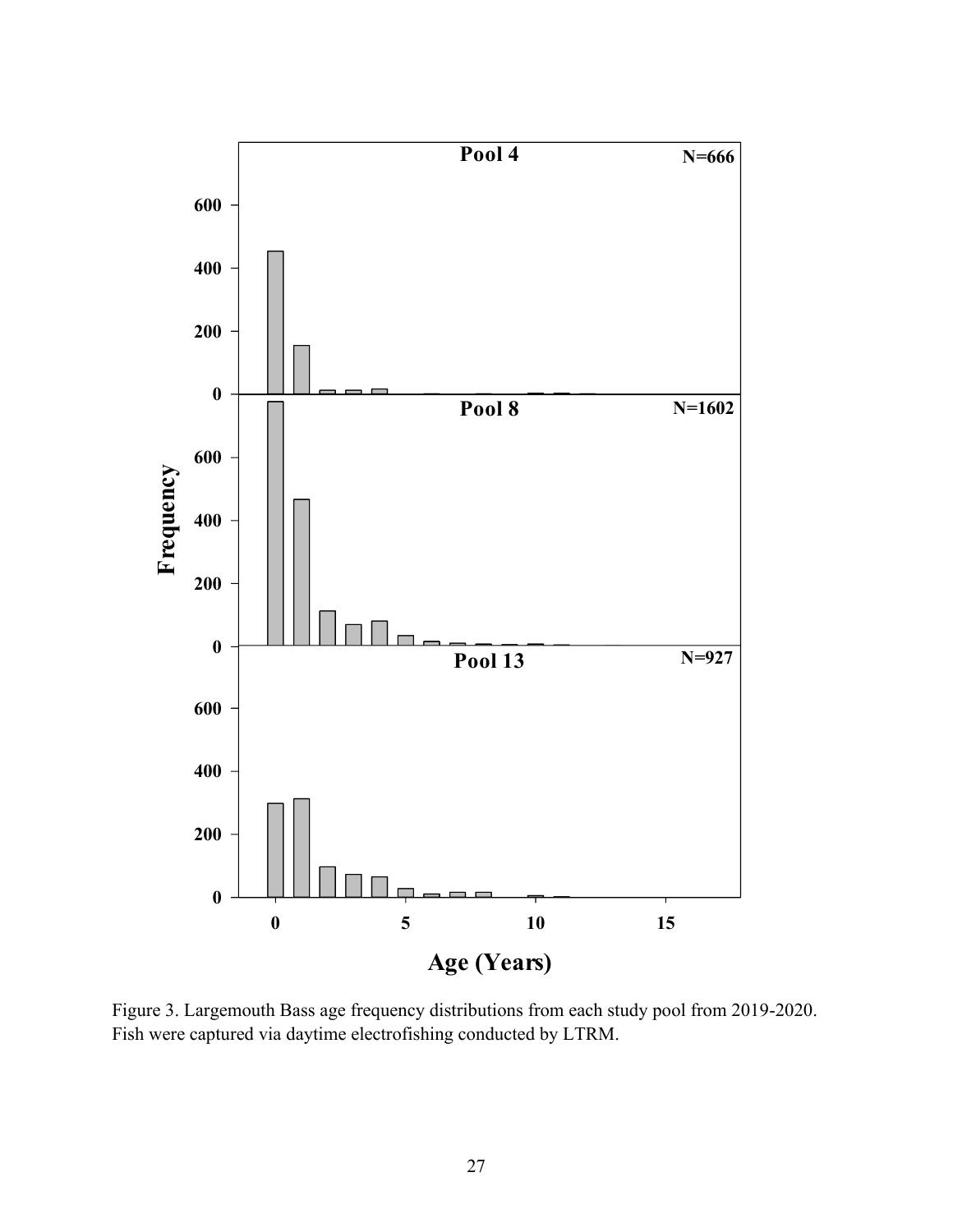

Figure 4. Weight-length distributions of Largemouth Bass from each study pool from 2019-2020. Fish were captured via daytime electrofishing conducted by LTRM.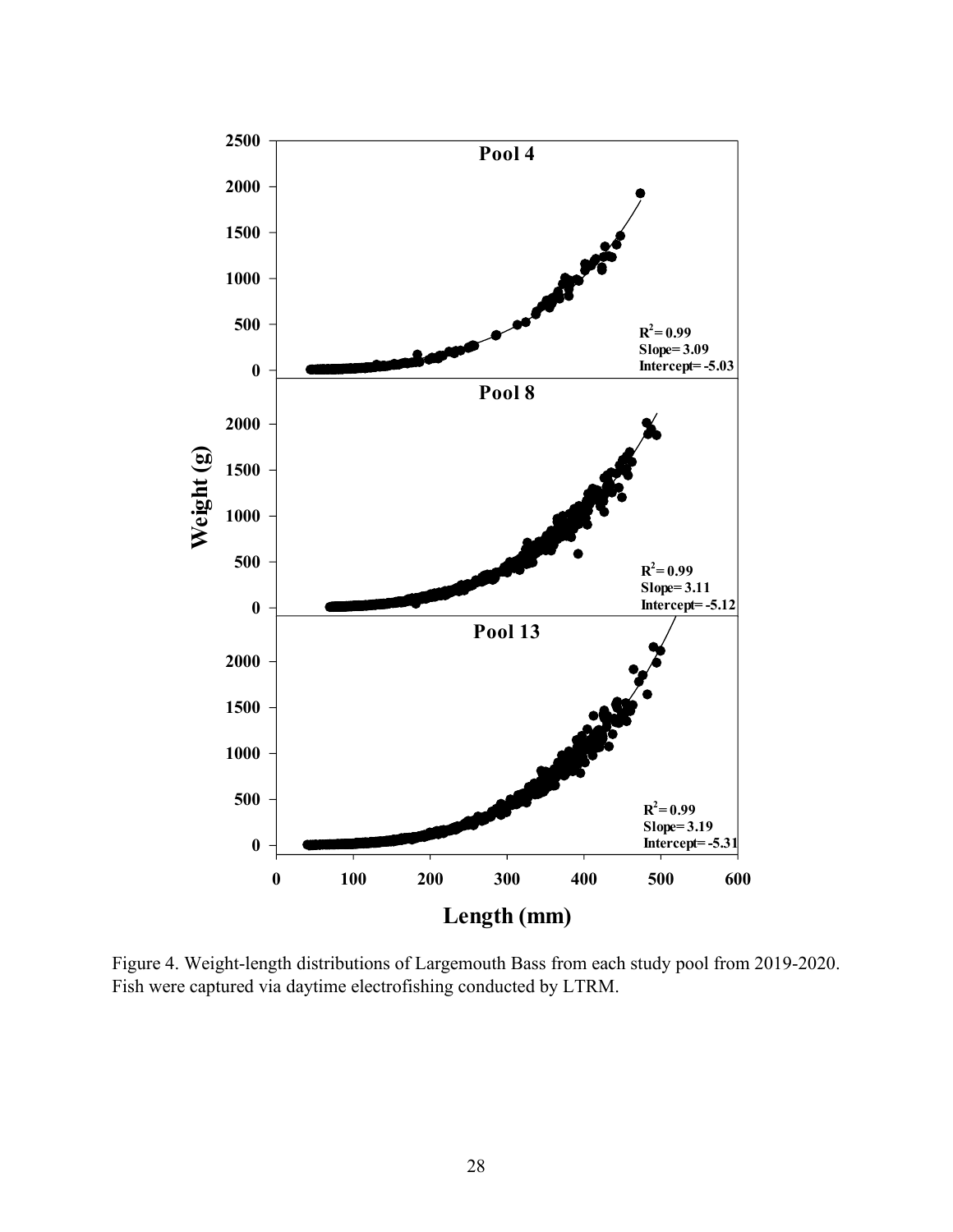

Figure 5. Von Bertalanffy growth curves of Largemouth Bass from each study pool from 2019- 2020 via daytime electrofishing conducted by LTRM; Linf is the theoretical maximum length, K is the Brody growth coefficient, and  $t_0$  is the theoretical age at length 0.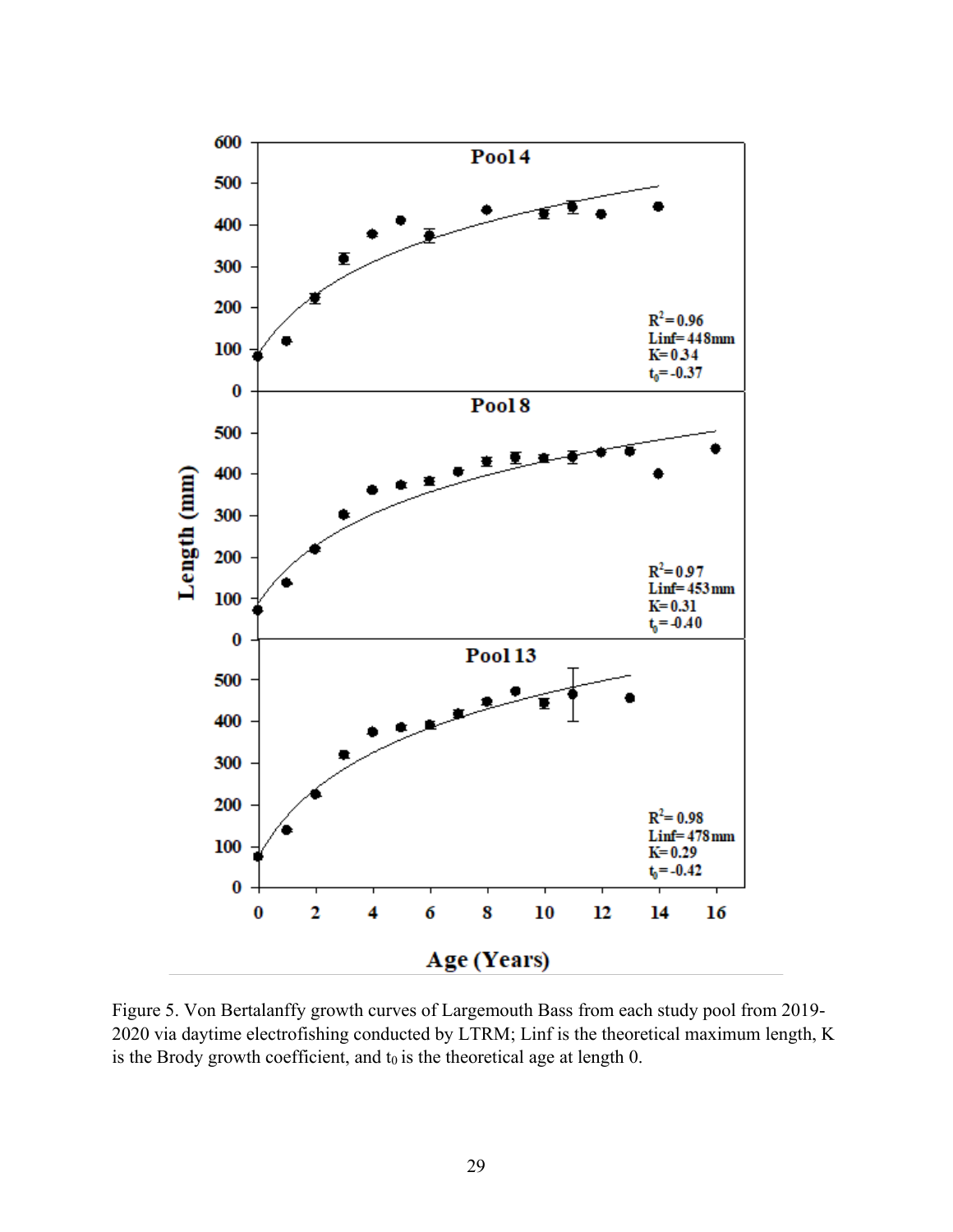

Figure 6. Catch curve mortality estimates of Largemouth Bass from each study pool from 2019- 2020 captured via daytime electrofishing conducted by LTRM; AM is the total annual mortality and S is the total annual survival.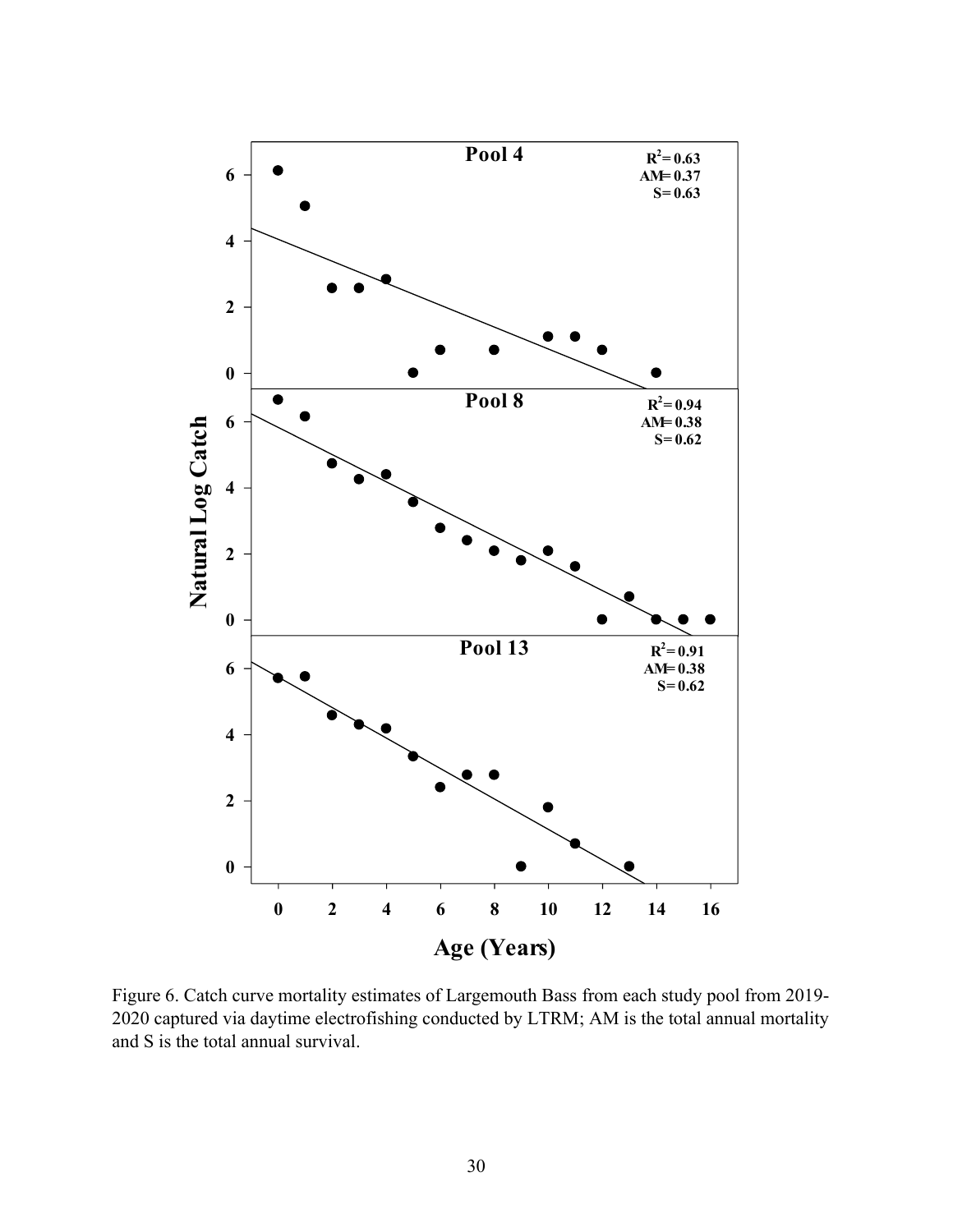

Figure 7. Yield-per-recruit models based on theoretical cohorts of 1,000 fish for each study pool from 2019-2020. Fish were captured via daytime electrofishing conducted by LTRM. MLL = minimum length limit.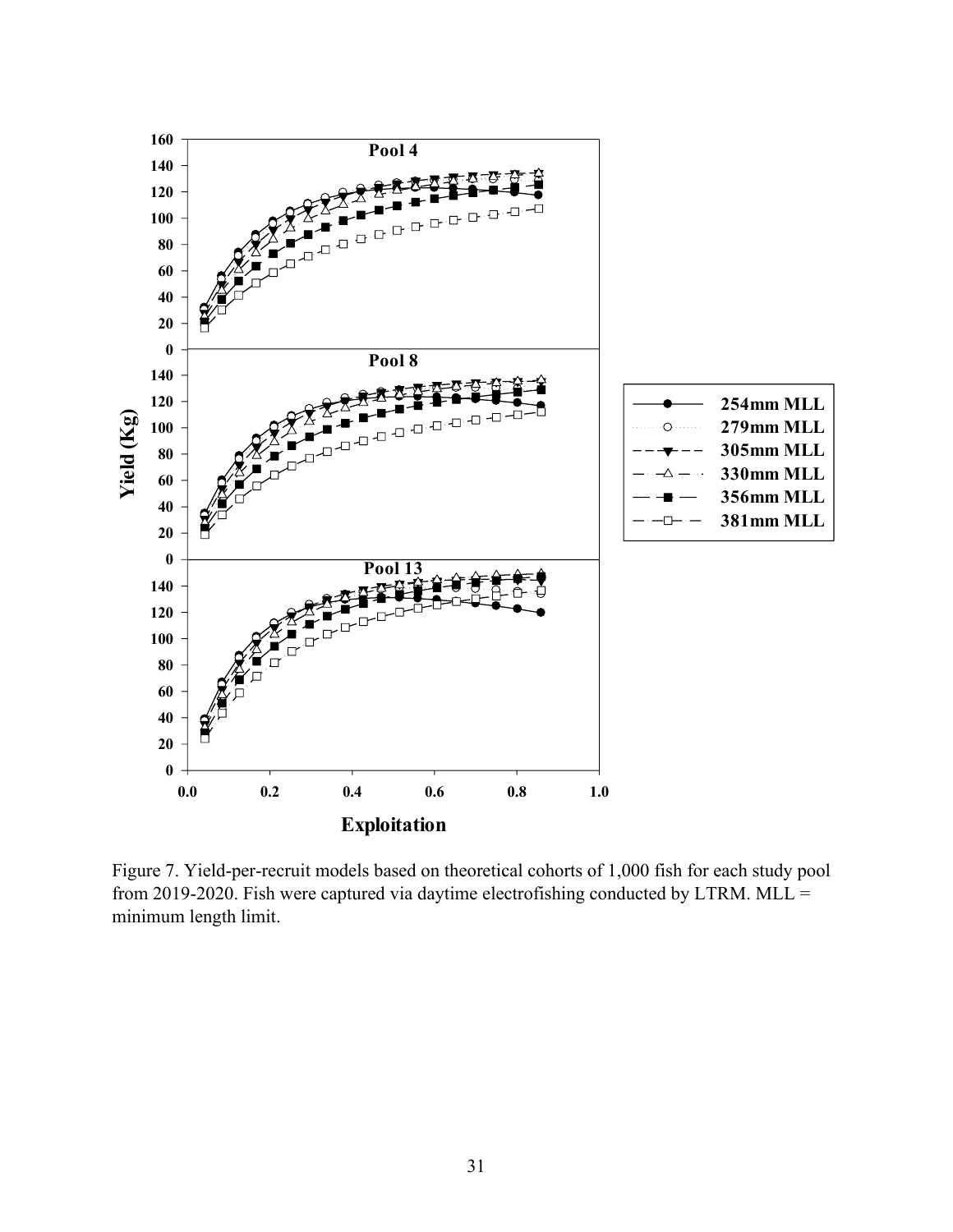

Figure 8. The number of preferred-size (381 mm) Largemouth Bass under varying minimum length limits (MLL) for each study pool using theoretical cohorts of 1,000 fish. Fish were captured via daytime electrofishing conducted by LTRM.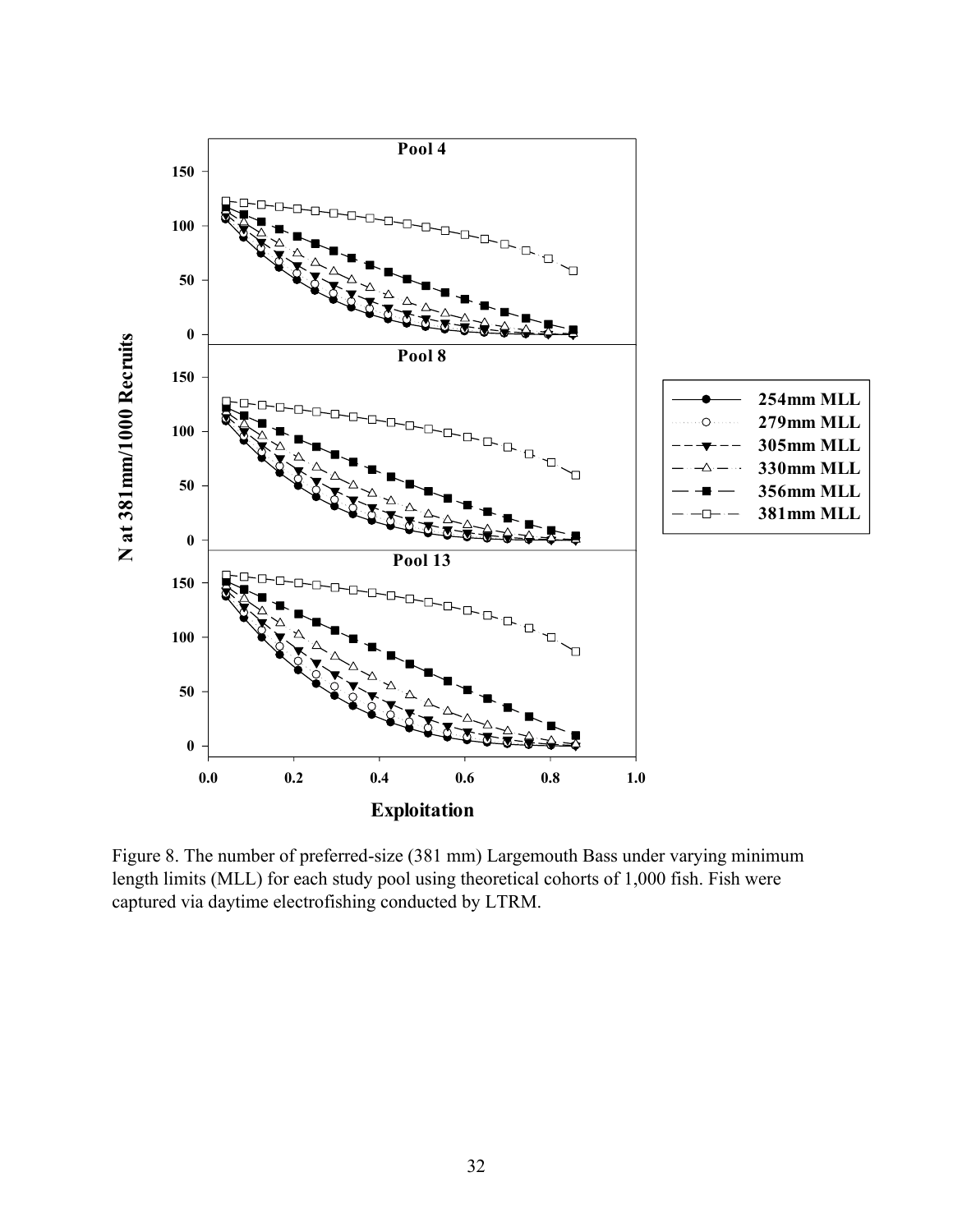

Figure 9. Mean annual water temperature of pools 4, 8, and 13 of the UMR from 1993–2020. Vertical lines depict the Largemouth Bass window of optimal growth in these three pools.